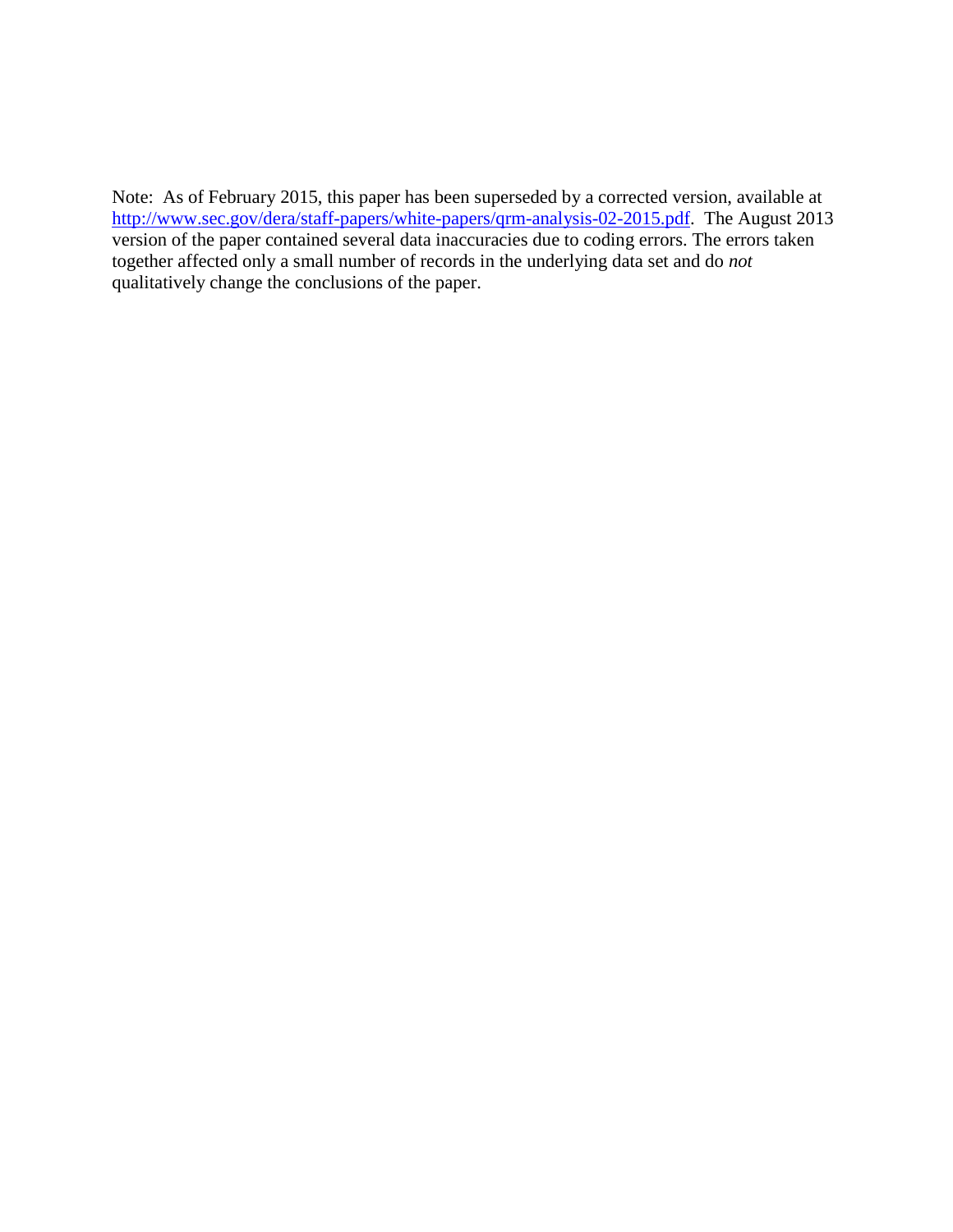AUGUST 2013

# **JOSHUA WHITE AND SCOTT BAUGUESS <sup>2</sup>**

Division of Economic and Risk Analysis (DERA) U.S. Securities and Exchange Commission

## **ABSTRACT**

In 2011, the Commission, OCC, FRB, FDIC, FHFA, and HUD jointly proposed the criteria for a qualified residential mortgage (QRM). The Commission received comments<sup>3</sup> on the  $2011$ proposing release that questioned both the relevance of the data used in the proposing release and the underlying analysis. For example, Genworth suggested that the Agencies' analysis is flawed because (1) it reflects only loans purchased by GSEs and thus excludes mortgage originations held in non-GSE portfolios, and (2) multivariate analysis was not conducted and some QRM proposed parameters might not significantly impact default risk once the primary factors are held constant. Commentators were also concerned that (3) private mortgage insurance (PMI) was not examined in the proposing release. For example, Mortgage Guaranty Insurance Corporation (MGIC) cited studies by Milliman, Inc. and Promontory Financial Group that show a negative association between PMI and default risk, and pointed to the emphasis of the Dodd-Frank Act on mortgage insurance "to the extent such insurance or credit enhancement reduces the risk of default."

This document provides an analysis of serious delinquencies among non-GSE securitized mortgages ("private label mortgages") to address these comments, and to further understand the potential economic effects related to the definition of the term QRM. This analysis also considers the impact of the qualified mortgage (QM) definition on serious delinquency, including the effect of setting QRM guidelines narrower than those for QM.

<sup>1</sup> <sup>1</sup> This study was prepared for Craig Lewis, Director of DERA and Chief Economist of the Commission, and is intended to provide background information on the potential economic effects from the definition of Qualified Residential Mortgage. The U.S. Securities and Exchange Commission, as a matter of policy, disclaims responsibility for any private publication or statement of any of its employees. The views expressed herein are those of the authors and do not necessarily reflect the views of the Commission or of the authors' colleagues on the staff of the Commission.

<sup>&</sup>lt;sup>2</sup> Ioannis Floros, a former Visiting Academic Scholar in the Division of Economic and Risk Analysis, provided significant contribution to the analysis.

 $3 \text{ Submitted comments on the 2011 proposed rule are available at: [http://www.sec.gov/comments/s7-14-14](http://www.sec.gov/comments/s7-14-14-14)$ 11/s71411.shtml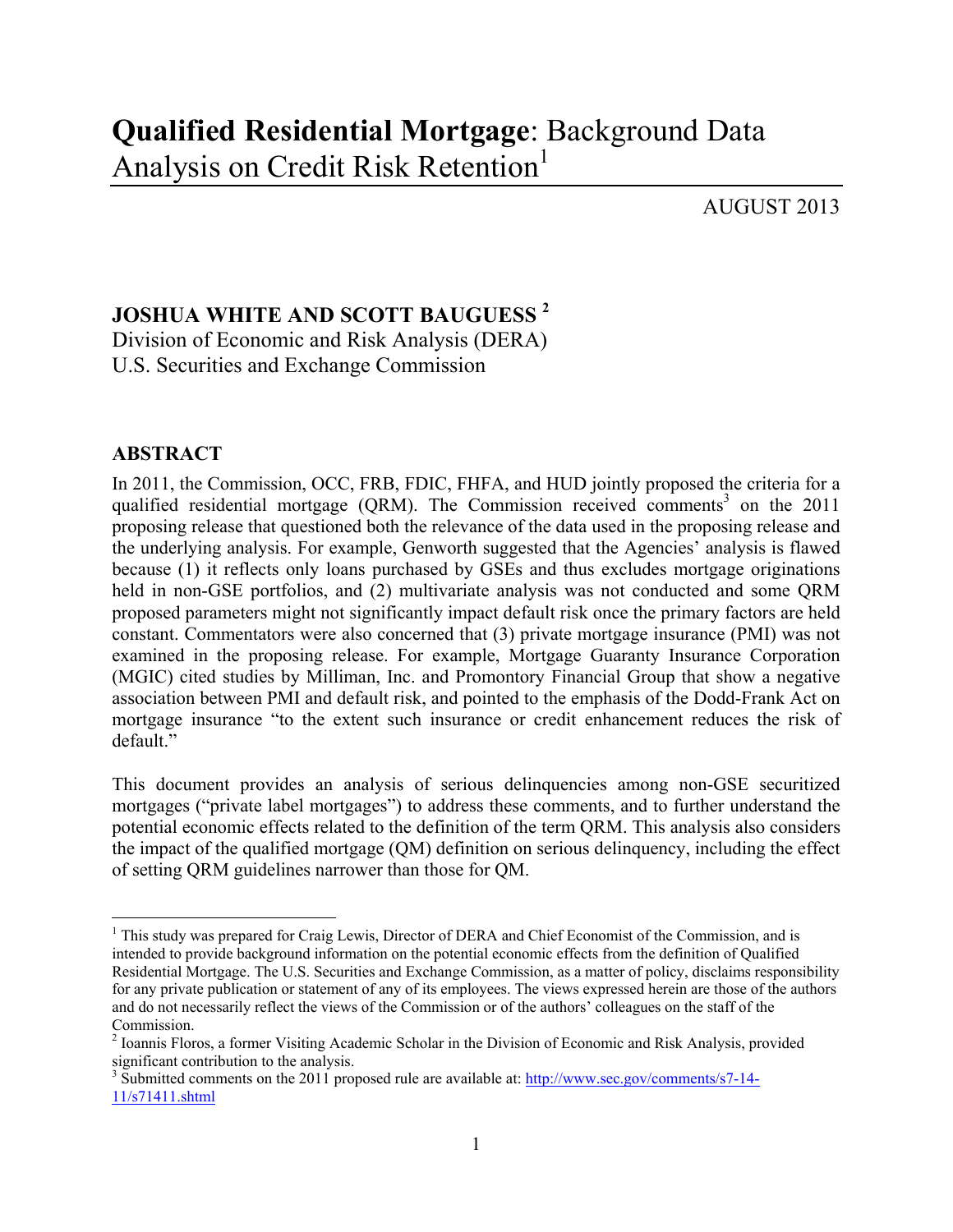### **I. MAIN FINDINGS**

- Private label loans have a much higher serious delinquency (SDO) rate than GSE purchased loans.
- Among historical loans that meet the 2011 proposed QRM definition, the SDQ rate for securitized private label loans is 6 times higher than GSE purchased loans.
- Historical loans meeting the 2011 proposed QRM definition have significantly lower SDQ rates than historical loans meeting the QM definition, but applying this definition results in significantly lower loan volume than QM.
- FICO and combined loan-to-value  $(CLTV)^4$  are strong determinants of historical loan performance, while the effect of debt-to-income (DTI) is much lower.
- Adding FICO or CLTV restrictions to the QM definition reduces SDQ rates faster than the loss of loan volume: max ratios achieved at 760 FICO and 55% CLTV.
- PMI is not associated with a significantly lower SDQ rate in a multivariate analysis that controls for other loan terms and borrower characteristics.

The effect on loan performance and total dollar volume of eligible loans by further restricting the QM definition through higher credit quality standards (using FICO as a proxy) and lower CLTV requirements is illustrated in the following charts, which are based on 2.7 million private label loans originated from 1997 to 2009.



4 Throughout the analysis, combined loan-to-value (CLTV) considers both first and second liens.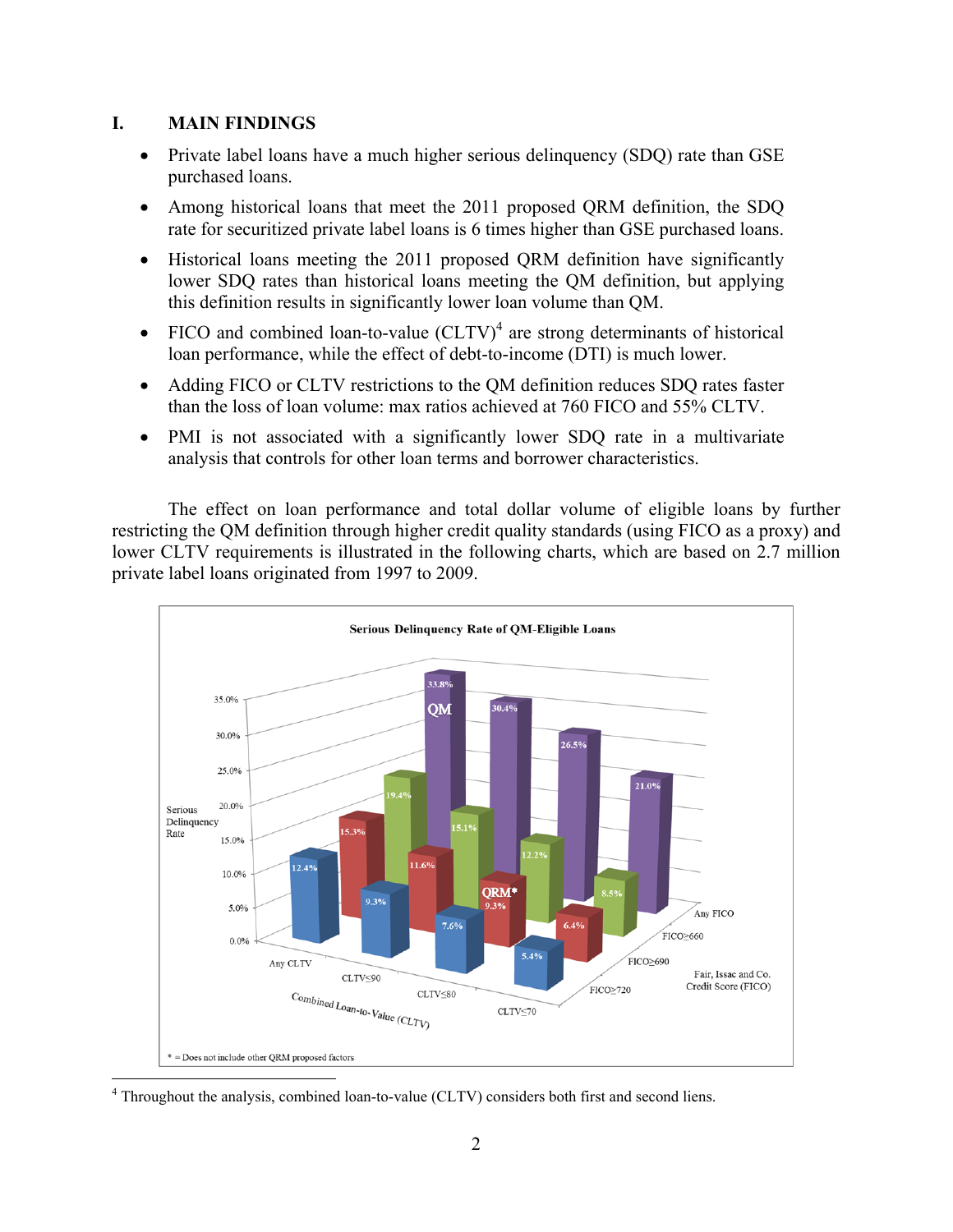

The marginal effects of CLTV, FICO, and other loan and borrower characteristics on SDQ estimated using a Logit regression model (described in Section VI) is reported below. For FICO, CLTV, Interest Rate, and DTI (continuous variables), the percentages reflect the impact on SDQ rate for a one standard deviation change in the corresponding borrower characteristic or loan term. All other percentages reflect the impact on SDQ rate from the presence or absence of the loan feature. The direction of the impact (i.e., positive or negative), can be determined from the coefficient estimates reported in Table 4. For example, a one standard deviation change in FICO score, from 660 to 730, corresponds to an 11.1% decrease in SDQ.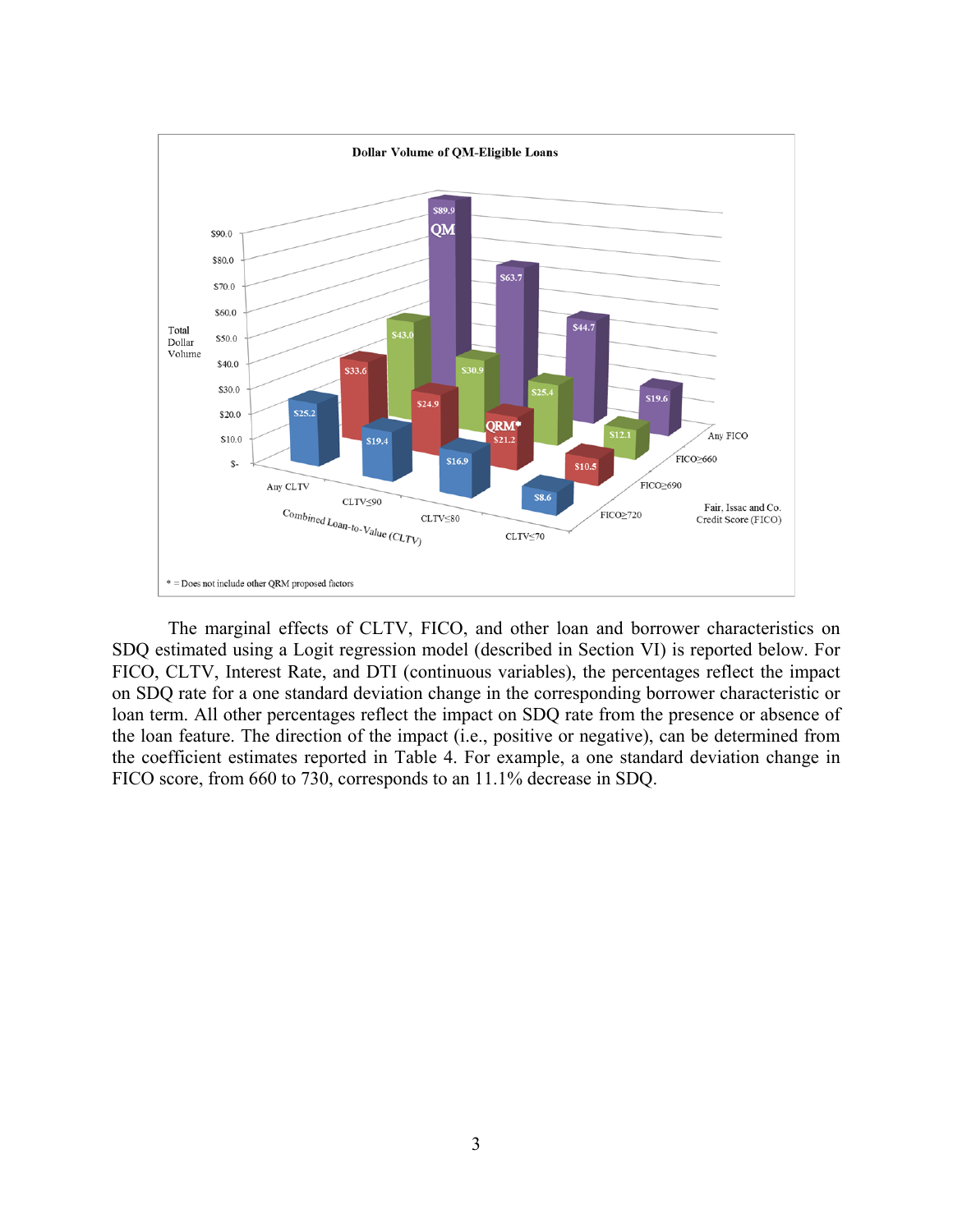

### **II. DATA**

This analysis uses historical loan performance data from MBSData LLC, which advertises coverage of loan level information on over 95% of non-GSE mortgage backed securities (i.e., private label loans). This data was not available to the Commission at the time of the 2011 risk retention proposing release, which relied on data from (1) Lender Processing Services<sup>5</sup> and (2) Enterprise databases housed at other Agencies.

While the MBSData database provides coverage for more than 20 million loans, not all have complete information on QM or QRM proposed terms and features. In particular, only 13% of the covered loans have DTI information. This restricts the analysis because the QM loans cannot have DTI levels above 43%, and QRM can be no broader than QM. Hence, our analysis relies on 2.7 million loan originations from 1997 to 2009 that resulted in public mortgage backed securities, most of which were originated during 2004, 2005 and 2006.

The MBSData coverage is significantly less than what was used in the 2011 proposing release analysis (e.g., Enterprise database) and by commenters in their analysis using other databases (e.g., CoreLogic). One concern is that the MBSData loans analyzed might be nonrepresentative of the population of all loans, subjecting the analysis of these loans to a potential selection bias. This could affect the interpretation of the results if the exclusion of DTI is systematically related to loan performance (e.g., if the availability of DTI in the MBSData

 5 These data are also referred to as "McDash" or LPS data.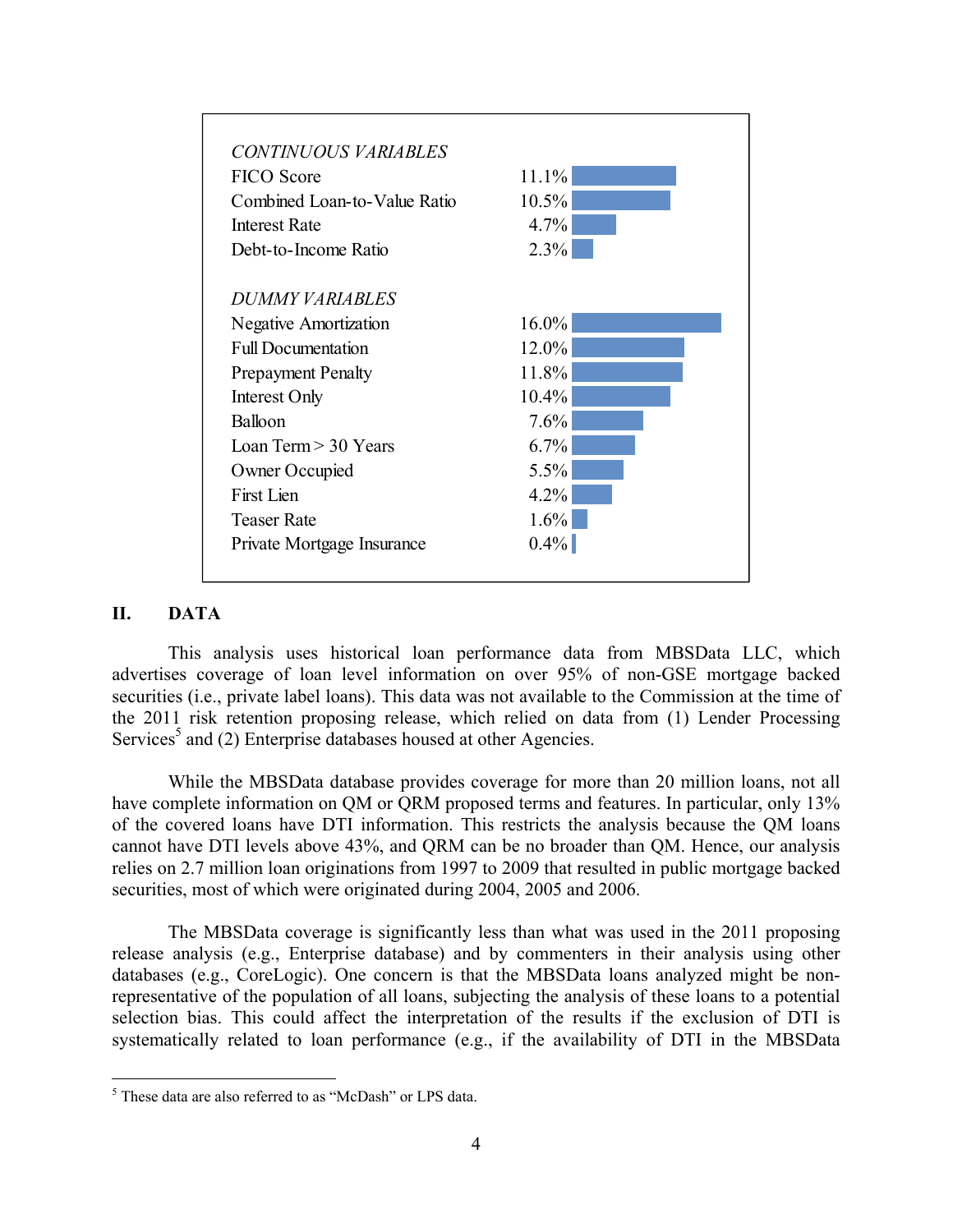database is conditioned on better or worse than average loans) or is related to other loan and term features that are related to loan performance.

The analysis in Appendix A shows that there is a 16% higher SDQ rate among the loans used for this analysis compared to the remaining MBSData loans with missing DTI information. The loans analyzed in this report have higher instances of fixed rate mortgages, full documentation loans, loans with a prepayment penalty, and loans with a balloon payment when compared to the remaining MBSData loans with missing DTI. We comment on the effect of the different SDQ rates for the samples with and without DTI coverage in Appendix A. Our preliminary tests show that the effect of most loan characteristics on SDQ are stronger in the missing DTI sample, indicating that for many factors, our analysis underestimates their impact on SDQ rates. We obtain similar results when using a representative sample from the CoreLogic database.

#### **III. IMPACT OF QM & QRM**

 $\overline{a}$ 

In this section, we analyze the impact of the QM<sup>6</sup> and the 2011 proposed QRM<sup>7</sup> definition on historical loan performance and eligibility using the MBSData database. For the applied QM definition, we do not separately consider the set of eligible loans deemed subprime – first (subordinated) lien loans more than 150 (350) basis points above the average prime offer rate. We also consider the proposed alternative QRM definition (QRM  $A^8$ ) with higher DTI and higher CLTV. In each instance, the definitions of QRM and QM would have had a significant impact on the eligibility of pre-crisis originations and the ultimate performance of those that were private label.

#### **A. Applying Definitions to Historical Loan Originations**

Table 1 presents the fraction of loans meeting the definition of QM and the 2011 proposed definitions of QRM and QRM\_A. Because the 2011 proposed thresholds for QRM and QRM\_A differ by loan purpose (i.e., purchase vs. refinance), we present the statistics for each loan purpose separately.

Less than a quarter of private label loans with non-missing DTI in the MBSData database qualify under the QM definition. Applying the 2011 proposed definitions of QRM and QRM\_A yields less than 1% qualifying loans, indicating that substantially all non-GSE loans originated and securitized prior to the financial crisis would not meet the proposed standards. This implies

 $6$  We use the following QM loan definition: (1) the loan term is not greater than 30 years; (2) the loan has full documentation; (3) the loan does not have negative amortization, interest only, or balloon payments; and (4) backend DTI is less than or equal to 43%. Due to data restrictions, we do not have data on points and fees.

 $\sqrt{q}$  QRM loans as defined in the 2011 risk retention proposing release include loans where (1) the loan term is not greater than 30 years; (2) the owner is the primary occupant; (3) the loan has full documentation; (4) the loan does not have negative amortization, interest only, or balloon payments; (5) there is no prepayment penalty; (6) the backend DTI is less than 36%; (7) the FICO is 690 or greater, and (8) the CLTV is less than or equal to 80% (purchase), 75% (rate & term refinance), or 70% (cash out refinance).

<sup>&</sup>lt;sup>8</sup> Alternative QRM (QRM A) loans as defined in the Agencies' 2011 risk retention proposing release request for comment include the following changes to QRM: the back-end DTI is less than 41% (Fixed) or 38% (ARM) and the CLTV is less than or equal to 90% (purchase), 90% (rate & term refinance), or 75% (cash out refinance).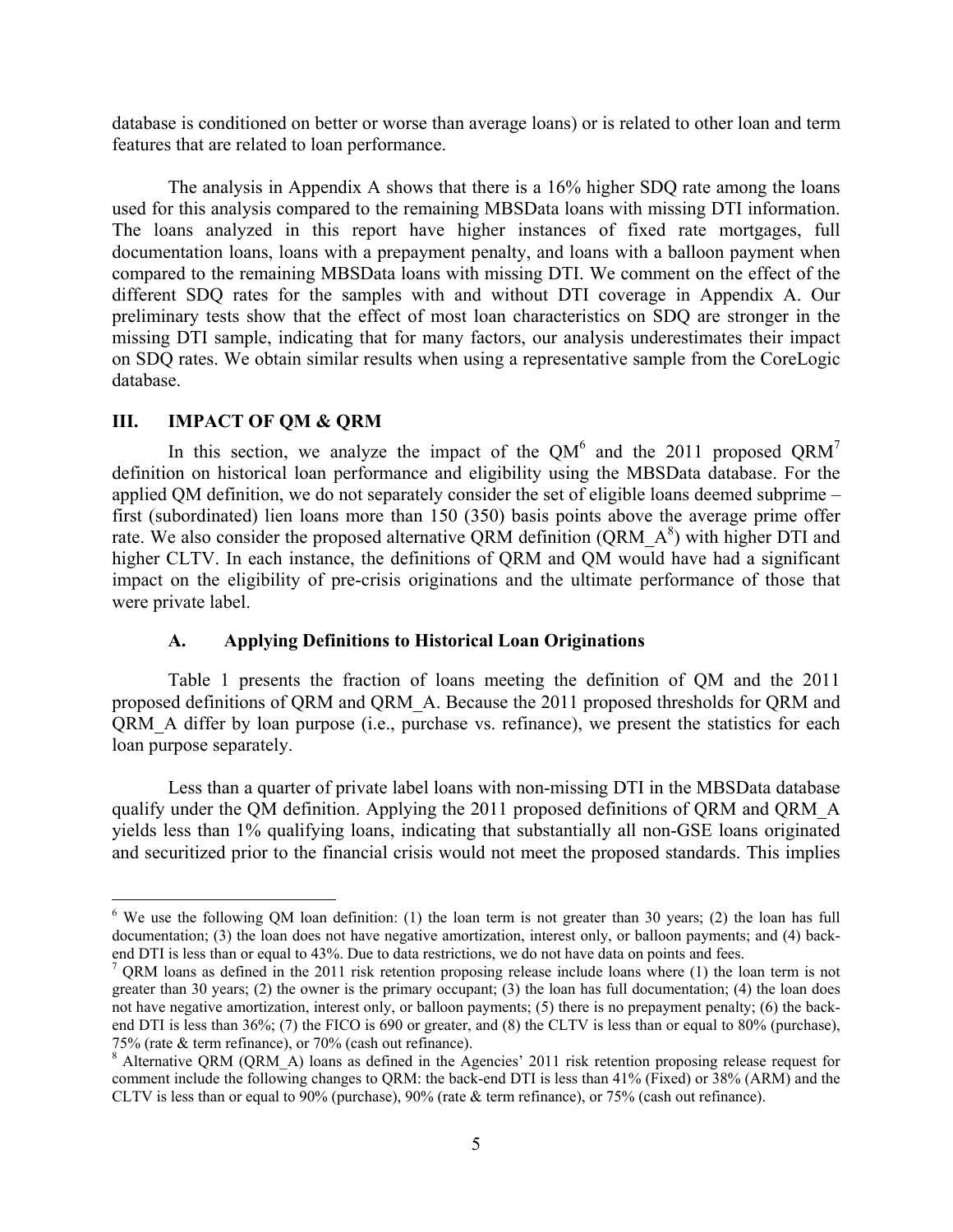that the potential market impact of a applying either proposed definition of QRM is substantial, as almost all securitized, privately labeled MBS loans in this analysis would not have qualified.

|                       |           | % of loans qualifying as: |       |       |  |
|-----------------------|-----------|---------------------------|-------|-------|--|
| Loan Purpose          | N         | OΜ                        | QRM A | QRM   |  |
| Purchase              | 1,289,101 | 18.99                     | 0.84  | 0.52  |  |
| Rate & Term Refinance | 244,686   | 21.26                     | 3.33  | 1.92  |  |
| Cash Out Refinance    | 1,016,693 | 24 17                     | 0.60  | 0.37  |  |
| Purpose is Missing    | 152,473   | 40.86                     | $- -$ | $- -$ |  |
| All                   | 2,702,953 | 22.38                     | 0.93  | 0.56  |  |

#### **Table 1: Fraction of Loans Meeting QM, QRM and QRM\_A Definitions by Loan Purpose**

#### **B. Impact on Historical Loan Performance**

As our measure of loan performance, we use serious delinquency (SDQ), defined as a loan having ever been 90 days late, foreclosed, or real estate owned. The SDQ rate for private label loans covered by the MBSData database is approximately 45% (Table 2). This is substantially higher than the 5.3% reported for all GSE loans in the 2011 proposing release analysis.<sup>9</sup> Serious delinquencies fall to 34% for QM-eligible loans, and 5% for QRM-eligible loans as defined in the 2011 proposing release. As subsequent analysis shows, these rates are substantially higher than similarly defined loan groups using GSE originated loans. Loan purpose does not have a large impact on SDQ rates.

| % of loans seriously delinquent (SDQ) |           |         |        |        |  |  |
|---------------------------------------|-----------|---------|--------|--------|--|--|
| Loan Purpose                          | All       | OM      | QRM A  | QRM    |  |  |
| Purchase                              | 48.46     | 37.24   | 5.63   | 4.21   |  |  |
| Rate & Term Refinance                 | 42.71     | 31.03   | 5.31   | 4.34   |  |  |
| Cash Out Refinance                    | 43.44     | 35.29   | 6.51   | 5.14   |  |  |
| Missing                               | 22.37     | 16.81   | n/a    | n/a    |  |  |
| All                                   | 44.58     | 33.81   | 5.74   | 4.48   |  |  |
| Number of loans                       | 2,702,953 | 604,876 | 25,179 | 15,194 |  |  |

#### **Table 2: Serious Delinquency for Loans Meeting Definition of QM, QRM and QRM\_A**

#### **IV. ANALYSES IN 2011 PROPOSING RELEASE**

In the 2011 proposing release, the Agencies relied upon two types of analyses. First, GSE data were analyzed using a "sensitivity analysis" to show the influence of not meeting each of the proposed QRM standards on SDQ and the total dollar volume of loans (TDV). Second, LPS data were used to analyze the threshold effects of various loan characteristics. In this section, we

<sup>&</sup>lt;sup>9</sup> This figure is also higher than the historical non-GSE delinquency rate. According to U.S. Census Bureau data, 30day delinquency levels for conventional mortgages averaged 2.9% to 4.1% from 1983 to 1995.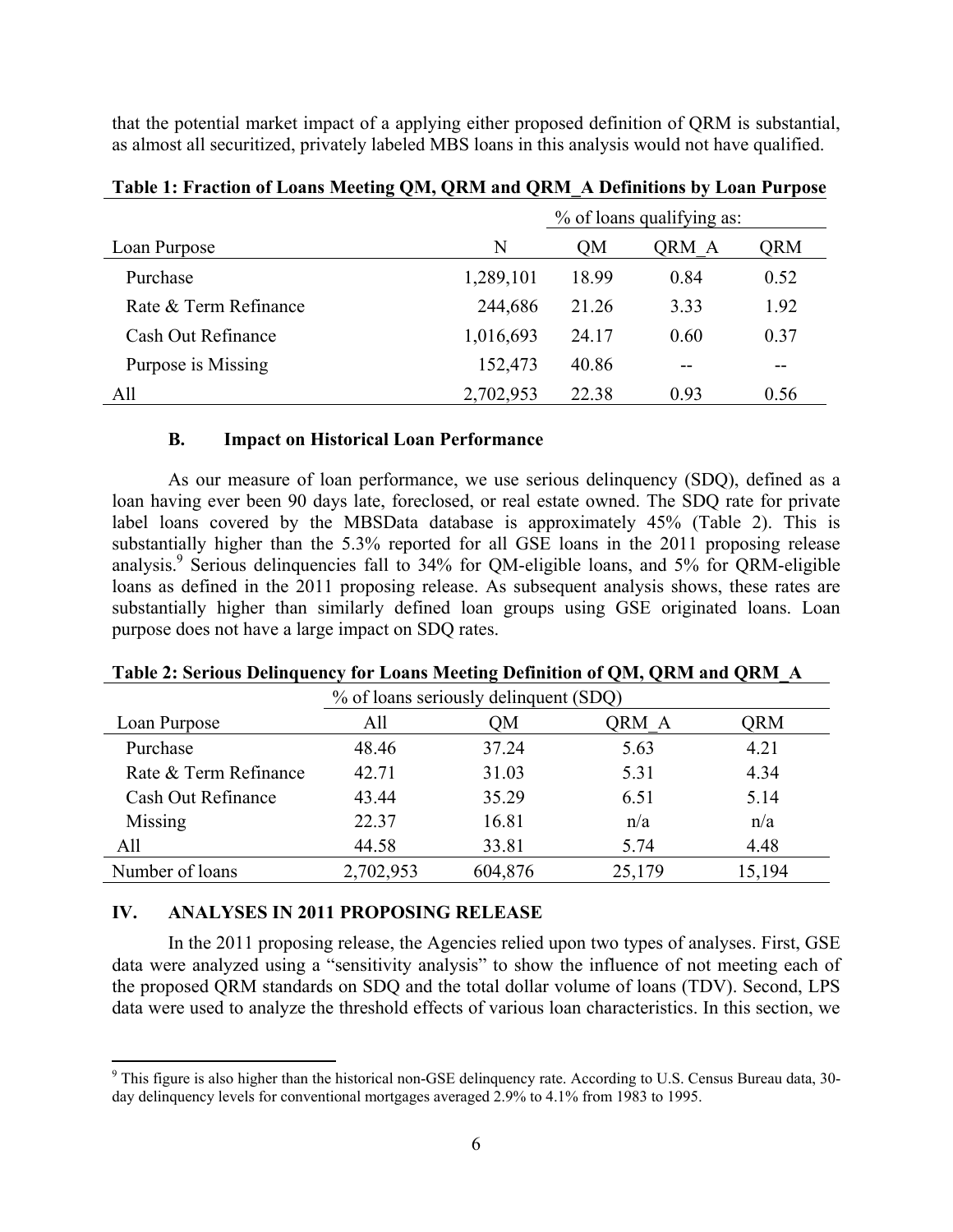replicate the sensitivity analysis for the sample of private label loans and compare it to the 2011 proposing release results for GSE purchased loans.

### **A. Sensitivity Analysis**

Table 3 presents a sensitivity analysis similar to the analysis in the 2011 proposing release<sup>10</sup>, comparing non-GSE securitized loan originations reported by the MBSData database to GSE purchased loans. This analysis shows the influence of not meeting each of the proposed QRM standards on SDQ and TDV. Similar to the analysis in the 2011 proposing release, we report SDQ and TDV for (1) all loans, (2) loans meeting the proposed QRM threshold, and (3) loans that meet all but one of the proposed QRM standards (i.e., product type, DTI, LTV, and FICO).

### **Table 3: Sensitivity Analysis**

This table compares mean values of loans originated between 1997 and 2009 that were ultimately securitized. Data on the Government Sponsored Entity, or "GSE", loans are taken from the Appendix A of the 2011 Credit Risk Retention proposing release. The "private" loans include loans in the MBSData database with non-missing data on back-end DTI ratios. The serious delinquency rate (SDQ) is the percentage of loans that were ever 90 days late, foreclosed, or real estate owned. Total dollar volume (TDV) is the sum of the original loan balance. Product Type includes loans with low or no documentation, negative amortization, interest only, and balloon payments. All other variables are defined in Appendix B of this document.

|                              |           |           |              |            | <b>QRM</b> Except the Following |            |            |             |
|------------------------------|-----------|-----------|--------------|------------|---------------------------------|------------|------------|-------------|
|                              |           |           |              |            | Product                         |            |            |             |
|                              | All Loans | <b>OM</b> | <b>ORM A</b> | <b>QRM</b> | Type                            | <b>DTI</b> | <b>LTV</b> | <b>FICO</b> |
| <b>SDQ</b>                   |           |           |              |            |                                 |            |            |             |
| <b>GSE</b>                   | 5.3%      | $- -$     |              | $0.7\%$    | $3.0\%$                         | 1.4%       | $1.0\%$    | 3.7%        |
| Private                      | 44.6%     | 33.8%     | 5.7%         | 4.5%       | 5.5%                            | $6.0\%$    | 7.3%       | 14.2%       |
| TDV (\$Billions)             |           |           |              |            |                                 |            |            |             |
| <b>GSE</b>                   | \$11,926  |           |              | 19.8%      | 4.6%                            | 17.4%      | 9.9%       | $3.9\%$     |
| Private                      | \$547     | $16.4\%$  | $2.1\%$      | $1.2\%$    | 1.8%                            | 2.3%       | $2.1\%$    | 1.7%        |
| Number and Fraction of Total |           |           |              |            |                                 |            |            |             |
| <b>GSE</b>                   |           |           |              |            |                                 |            |            |             |
| Private                      | 2,702,953 | 22.4%     | $0.9\%$      | 0.6%       | 0.8%                            | 1.1%       | 1.4%       | 1.1%        |

Performance of the securitized non-GSE loans reported by MBSData is significantly worse than the performance of GSE purchased loans reported in the 2011 proposing release using the Enterprise database. SDQ for all MBSData loans is 44.6% compared to 5.3% for GSE loans. This finding is similar to the results in a study by Elul (2011), who finds prime, private label loans have a 20% higher delinquency rate than non-private securitized loans (i.e., GSE  $loans).<sup>11</sup>$ 

 $\overline{a}$ <sup>10</sup> See Appendix A of the 2011 proposing release for comparison: http://www.sec.gov/rules/proposed/2011/34-64148.pdf

 $11$  Elul (2011) finds evidence that prime, privately securitized loans are subject to adverse selection problems, where lenders take advantage of information asymmetry by securitizing riskier loans based on private, non-observable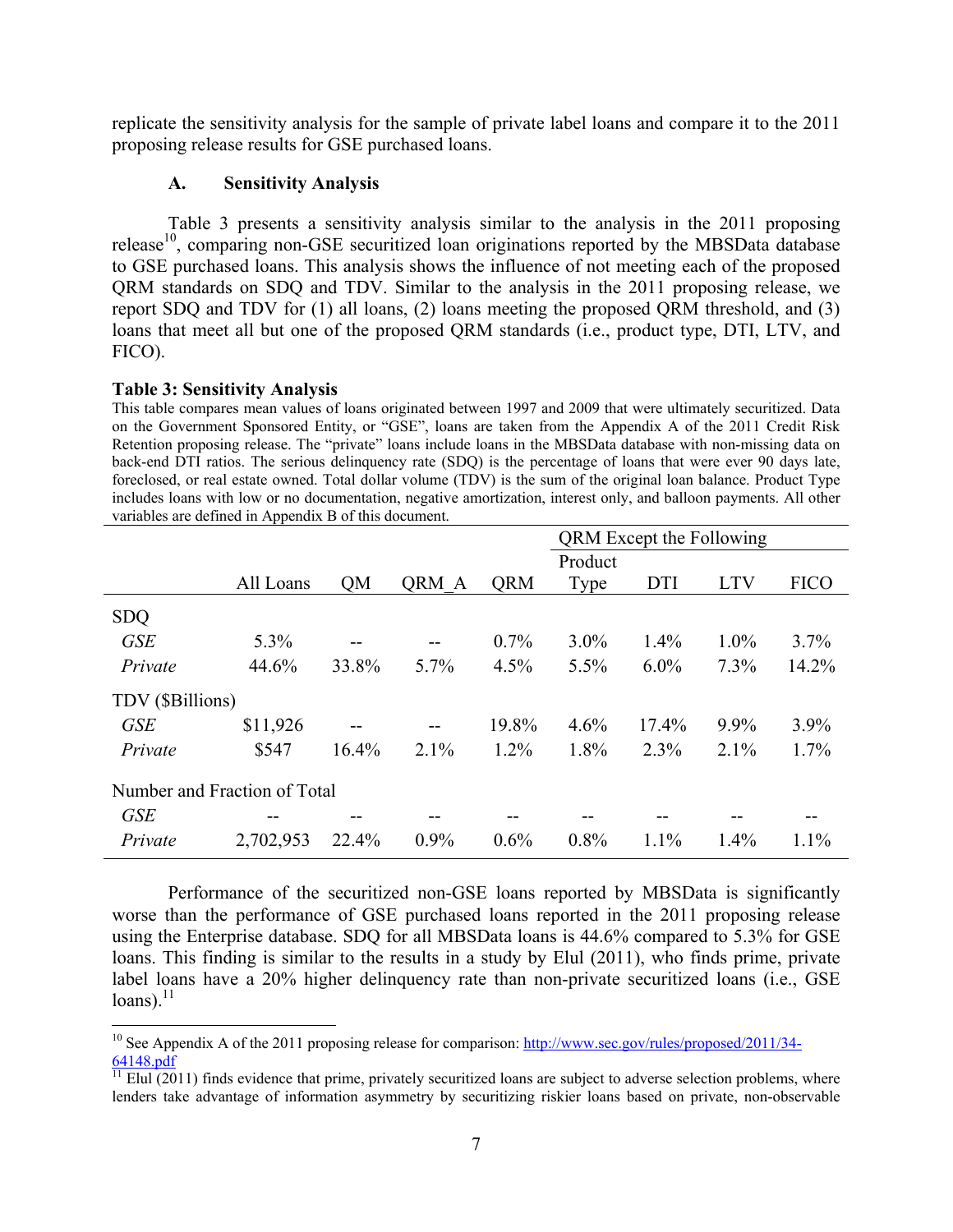Restricting the analysis of securitized non-GSE loans to those that qualify according to the 2011 proposed QRM definition yields SDQ levels between 4.21% and 5.14% depending on loan type. While this is a significantly lower SDQ compared to all non-GSE securitized loans in the MBSdata database, it remains about six times higher than the 0.69% SDQ for QRM qualifying GSE loans. This suggests potential differences in the underwriting standards between non-GSE and GSE purchased loans that are not captured by the reported loan characteristics. Alternative explanations include misreported loan characteristics<sup>12</sup> that are systematically different between the two databases, or a potential bias in the selection of loans included in the MBSData database.<sup>13</sup>

In a separate (untabulated) analysis we consider how the Table 3 results change when restricted by loan type. Of each of the loans that meet all but one of the 2011 proposed QRM thresholds, those with FICO≤690 are associated with the highest marginal SDQ levels, as high as 18.81% for cash-out refinances. LTV with PMI is the next most important contributor to SDQ levels. Loans that do not meet the LTV (with PMI) levels, exhibit SDQ levels that reach 13.03% for cash-out refinances.

### **B. Proposing Release Threshold Analysis**

The 2011 proposing release analysis assesses the performance of securitized and nonsecuritized loan originations covered by McDash LPS and CoreLogic between 2005 and 2008 and concludes that LTV levels and FICO scores have a considerable influence on serious delinquency rates. The analysis shows, for example, that mortgage borrowers with a FICO score of 690 or lower were six times more likely to default as borrowers with FICO scores above 740. The analysis also shows default rates increase noticeably among loans with an LTV above 80%

In the next section, we estimate logistic regression models to assess the relative statistical significance and marginal effects of the various loan and term characteristics considered. The estimation results reported in Table 4 corroborate the threshold analysis in the 2011 proposing release, and show that the marginal effects of CLTV levels and FICO scores on serious delinquency levels are the highest among all continuous independent variables.

### **V. LOGIT REGRESSION ANALYSIS**

The analysis in this section examines the impact of loan characteristics on SDQ as the loan pools are restricted to QM and QRM definitions. The purpose is to assess the impact of loan characteristics on the likelihood of serious delinquency as the quality of the loan pool increases. For instance, does DTI, LTV, or FICO still predict the likelihood of serious delinquency when only QM-eligible loans are considered? The results are intended to inform on the merit of additional restrictions to the definition of QM, and to address commenter concerns that

information. These loans are riskier even when controlling for observable information available to residential mortgage backed securities (RMBS) investors.

 $12$  In a recent working paper, Piskorski et al. (2013) compare loan data with anonymously linked credit history and find about 10% of privately labeled RMBS loans misreport occupancy status and second liens. In their study, they

 $13$  We discuss the potential likelihood of a data bias in Section VI-C.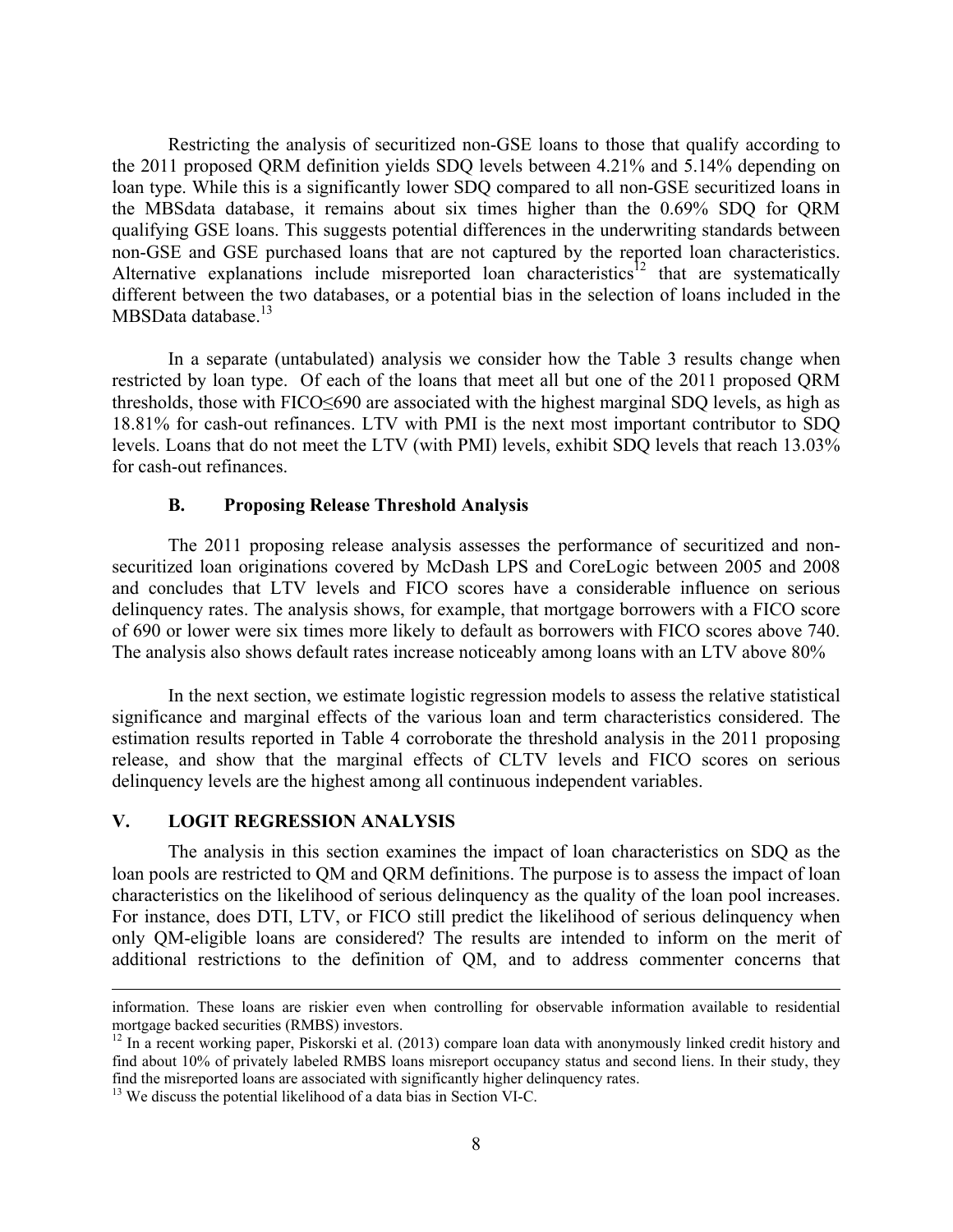multivariate analysis could alter the interpretation of the results presented in the 2011 proposing release.

### **A. Research Design**

We estimate binomial logistic models and report the marginal effects of various loan characteristics on the probability of serious delinquency in several panels of Table 4 at the end of the document.

The first four models of Table 4, Panel A, estimate the effects of loan characteristics that are often the focus of other studies – CLTV, FICO, and DTI (see e.g., Elul et al., 2010; Piskorski et al., 2010; Demyanyk and Van Hemert, 2011; and Demiroglu and James, 2012). For each of these models, we estimate the following equation:

$$
Log(SDQ_i/(1-SDQ_i)) = a + \beta_1 DTI_i + \beta_2 CLTV_i + \beta_3 FICO_i
$$
\n(1)

The remaining four models include additional loan characteristics, estimated according to the following equation:

$$
Log(SDQ_i/(1-SDQ_i)) = a + \beta_1 DTI_i + \beta_2 CLTV_i + \beta_3 FICO_i + \beta_4 PMI_i + \beta_5 TEASER_i
$$
  
+
$$
\beta_6 INT\_RATE_i + \beta_7 LIEN\_FIRST_i + \beta_8 PREPAY_i + \beta_9 OCC\_OWN_i
$$
  
+
$$
\beta_{10} DOC\_FULL_i + \beta_{11}TERM\_LONG_i + \beta_{12} NEG\_AM_i
$$
  
+
$$
\beta_{13} INT\_ONLY_i + \beta_{14} BALLOON_i
$$
 (2)

where,

| SDQ               | = 1 if loan has ever been 90 days late, foreclosed, or real estate owned.    |
|-------------------|------------------------------------------------------------------------------|
| DTI               | $=$ the ratio of the total monthly debt / monthly gross income.              |
| CLTV              | = the combined loan to value including secondary liens.                      |
| <b>FICO</b>       | $=$ the Fair, Isaac and Company credit score of the borrower at origination. |
| <b>INT RATE</b>   | $=$ the original interest rate of the loan.                                  |
| <i>PMI</i>        | $= 1$ if loan includes private mortgage insurance.                           |
| TEASER            | $= 1$ if loan has a teaser rate.                                             |
| <b>LIEN FIRST</b> | $= 1$ if lien position is the first lien.                                    |
| <b>PREPAY</b>     | $= 1$ if loan has prepayment penalty.                                        |
| OCC OWN           | $= 1$ if occupancy status is primary/owner-occupied.                         |
| DOC FULL          | $= 1$ if loan has full documentation.                                        |
| <b>TERM LONG</b>  | $= 1$ if loan term exceeds 30 years at origination.                          |
| NEG AM            | $= 1$ if loan includes negative amortization.                                |
| <b>INT ONLY</b>   | $= 1$ if interest only loan.                                                 |
| <b>BALLOON</b>    | $= 1$ if loan has a balloon payment.                                         |
|                   |                                                                              |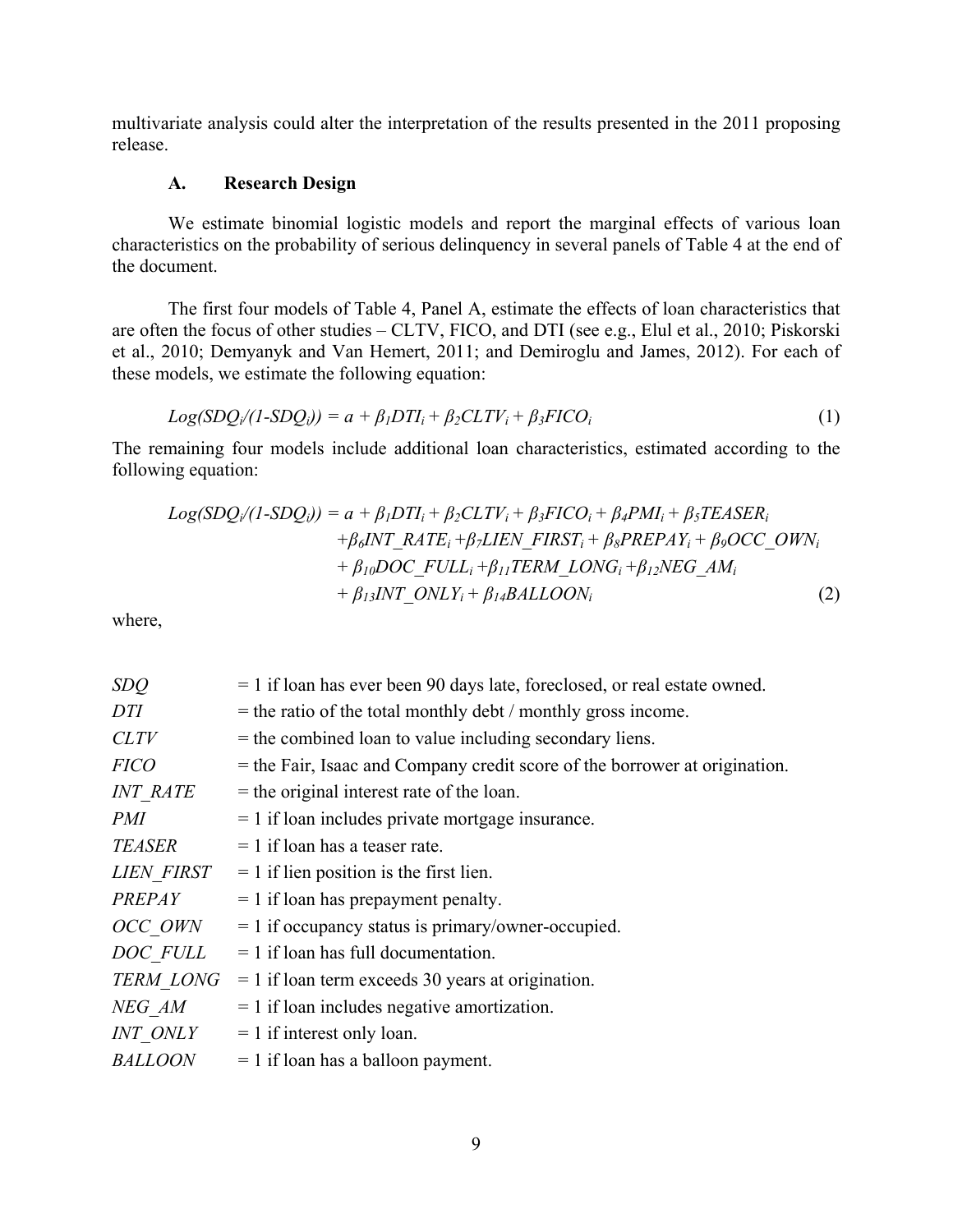For each model specification, we estimate the effects of the loan characteristics on SDQ for (1) loans with available DTI information, (2) QM-eligible loans, (3) QRM\_A-eligible loans, and (4) QRM-eligible loans. Table 4 reports the coefficient estimates, with larger numbers corresponding to a greater impact on serious delinquency.<sup>14</sup> For continuous variables (FICO,CLTV, DTI, and INT\_RATE), the numbers reported in parenthesis provide an economic interpretation, corresponding to the predicted percentage change in serious delinquency for a one standard deviation increase in the corresponding loan characteristic. For all other characteristics, the coefficient estimate represents the percent increase in SDQ associated with the presence of the loan or term feature. In each estimation, we control for the loan origination year.

#### **B. Results**

#### **1. Primary Results**

The estimation results of model (1) in Table 4 (Panel A) are consistent with prior literature on serious delinquency (e.g., Elul et al., 2010). Higher FICO scores are associated with statistically lower SDQ levels, while higher levels of CLTV, and to a lesser extent DTI, are associated with statistically significant increases in SDQ. For example, a one standard deviation increase in CLTV is associated with a 10.9% increase in SDQ, while a one standard deviation increase in DTI is only associated with a 1.9% increase in SDQ. Thus, the economic significance of DTI is about one-fifth of either FICO or CLTV.<sup>15</sup>

The relevance of FICO and CLTV on SDQ is not materially affected when controlling for the simultaneous effects of other observable loan characteristics (model 5). However, many of the other loan characteristics are also economically significant. Figure 1 charts the factor ranking from the estimates in model (5). Each ranking is the absolute value of the marginal effect from the regression. For the continuous variables (FICO, CLTV, DTI, and INT\_RATE), this is the change in SDQ for a one standard deviation increase in the loan characteristic; for all other (dummy) variables, this is the change in SDQ associated with the presence of the loan term or feature. Figure 1 shows FICO and CLTV have the largest absolute effect on serious delinquency for all continuous variables, while PMI has the smallest effect among dummy variables.

 $\overline{a}$  $14$  The interpretation of marginal effects for continuous and dummy variables must be analyzed separately.

<sup>&</sup>lt;sup>15</sup> As we show in later analysis (Appendix A), missing DTI information severely restricts the sample of loans available for the analysis, and this restriction is associated with a significant selection bias. We are unable to assess how this bias affects the estimates on the DTI variable in this analysis.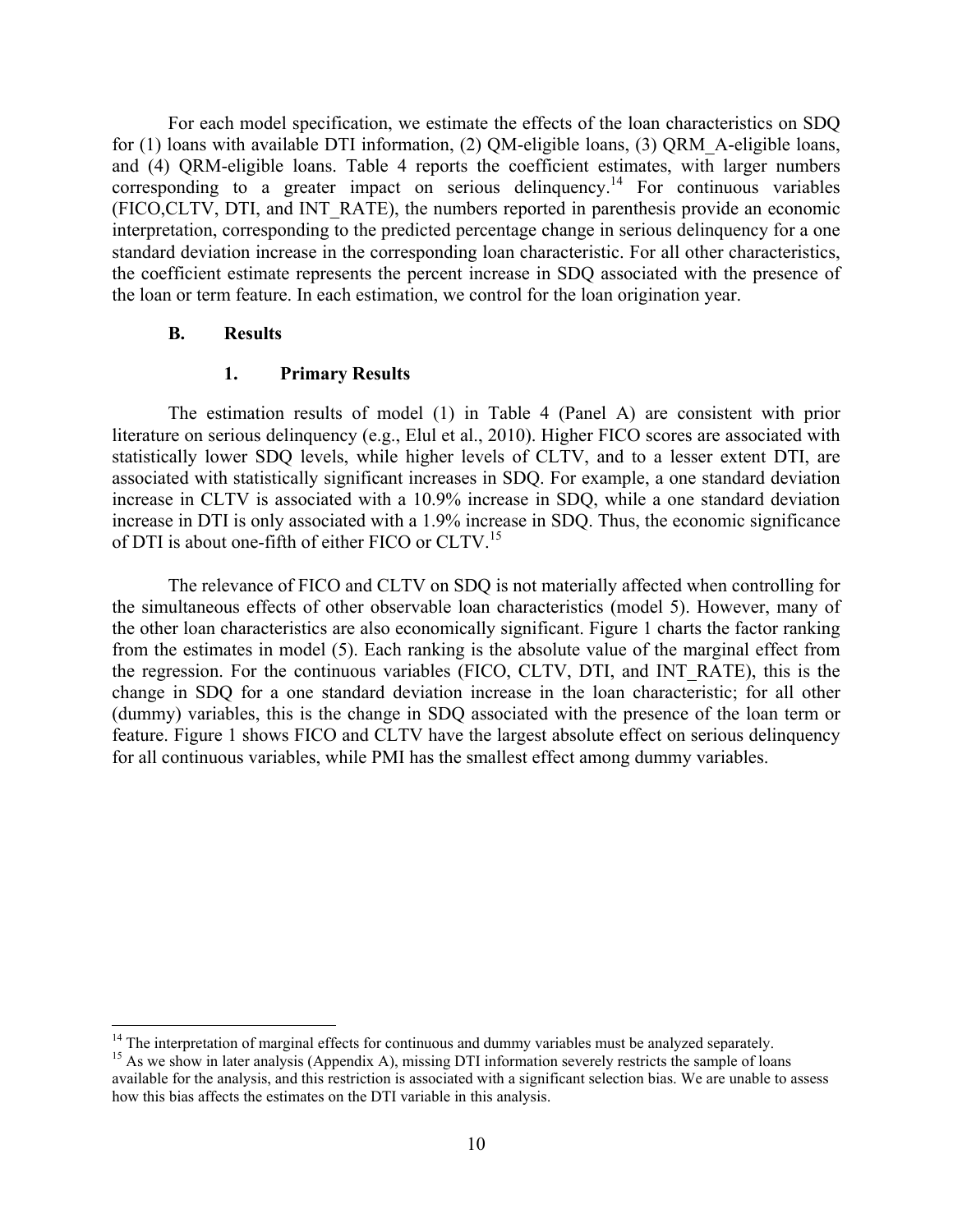



The economic relevance of FICO and CLTV remain when we restrict the analysis to only QM-eligible loans. In fact, in model (2) FICO becomes a more important determinant of SDQ when the analysis considers only QM-eligible loans (a one standard deviation increase in FICO is associated with a 14.5% decline in SDQ among QM-eligible loans compared to an 11% decline among all loans). Similar results are obtained after including other loan characteristics (model 6). Figure 2 charts the factor rankings. Given that serious delinquencies remain above 30% in QM-eligible loans, and that these factors are significantly and economically significant, we might expect that delinquencies will benefit considerably from QRM restrictions.

Among QRM and QRM\_A eligible loans, models (3, 4, 7, and 8), FICO and CLTV remain statistically significant, but are less economically relevant. Furthermore, DTI is no longer statistically significant. While these results indicate that the 2011 proposed QRM definitions absorb the explanatory power of these factors, the corresponding sample sizes are severely restricted; less than 1% of analyzed loans qualify.

Taken together, this analysis shows that there remains a high SDQ rate among QMeligible loans, and the QM restriction does not lessen the economic relevance of FICO and CLTV in explaining SDQ. Hence, FICO and CLTV continue to be important "knobs" in determining historical loan performance. On the other hand, the QRM or QRM\_A restrictions severely restrict the number of loans eligible in our sample of historical loan data.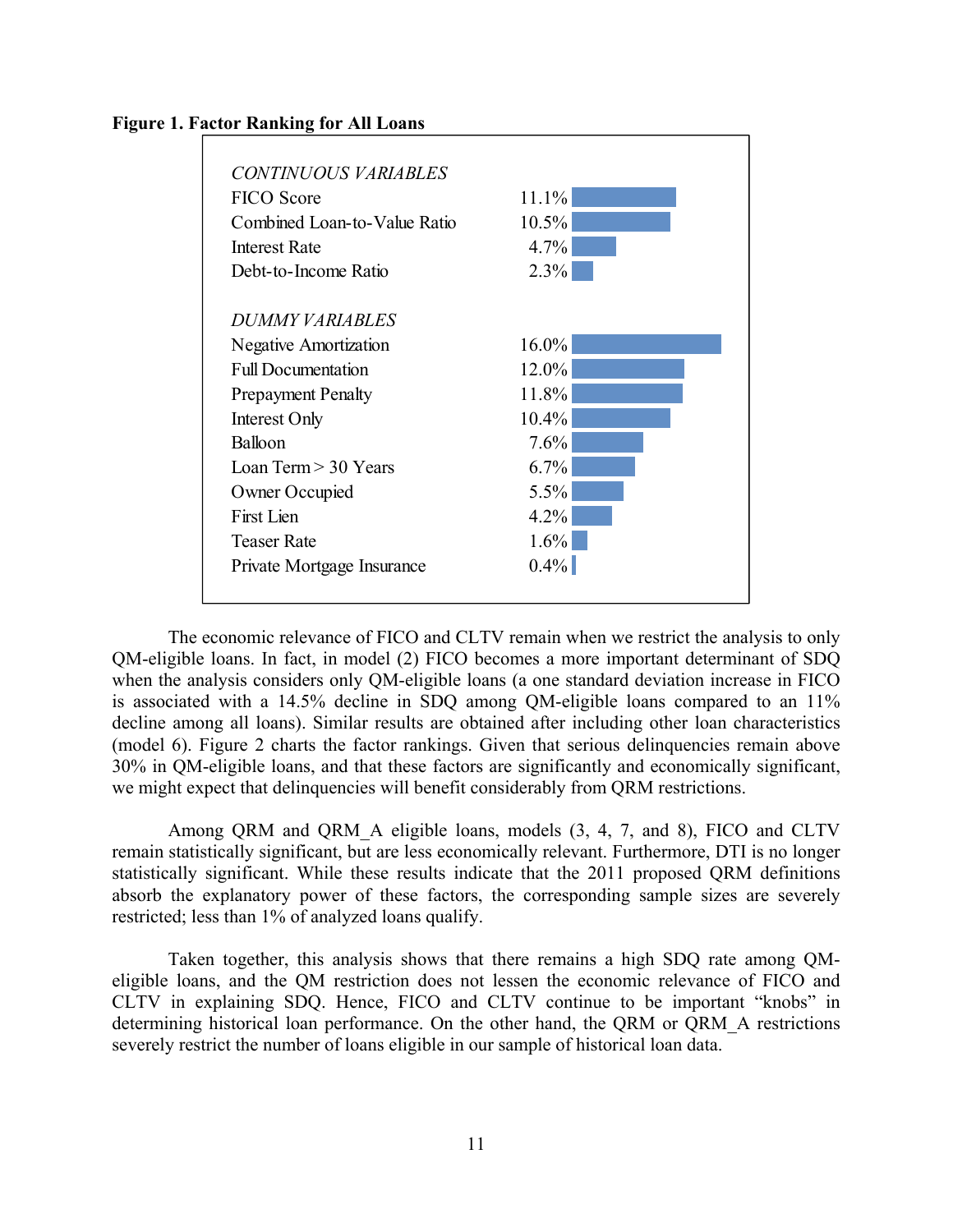

### **Figure 2. Factor Ranking for QM-Eligible Loans (\* not statistically significant)**

**Figure 3. Factor Ranking for QM-Eligible Loans with CLTV**  $\geq 80\%$  **(\* not statistically significant)**

| <b>FICO</b> Score            | 12.8%   |
|------------------------------|---------|
| Interest Rate                | $4.0\%$ |
| Combined Loan-to-Value Ratio | $3.8\%$ |
| Debt-to-Income Ratio         | $1.0\%$ |
| DUMMY VARIABLES              |         |
| Owner Occupied               | 11.7%   |
| <b>Prepayment Penalty</b>    | $9.7\%$ |
| Teaser Rate                  | $0.6\%$ |
| Private Mortgage Insurance*  | $0.6\%$ |
| First Lien*                  | $0.3\%$ |

### **2. Additional PMI Analysis**

In Panel B of Table 4, we repeat the analysis on QM-eligible loans in model (6) from Panel A for various stratifications of CLTV. In model (6b), we restrict our sample to the loans that exhibit CLTV levels greater than 80% to assess the effect of PMI on SDQ. As commenters note<sup>16</sup>, these are the CLTV levels in which PMI is most frequently employed. Figure 3 presents

 $\overline{a}$ <sup>16</sup> For example, see comments by MGIC, Genworth and MICA.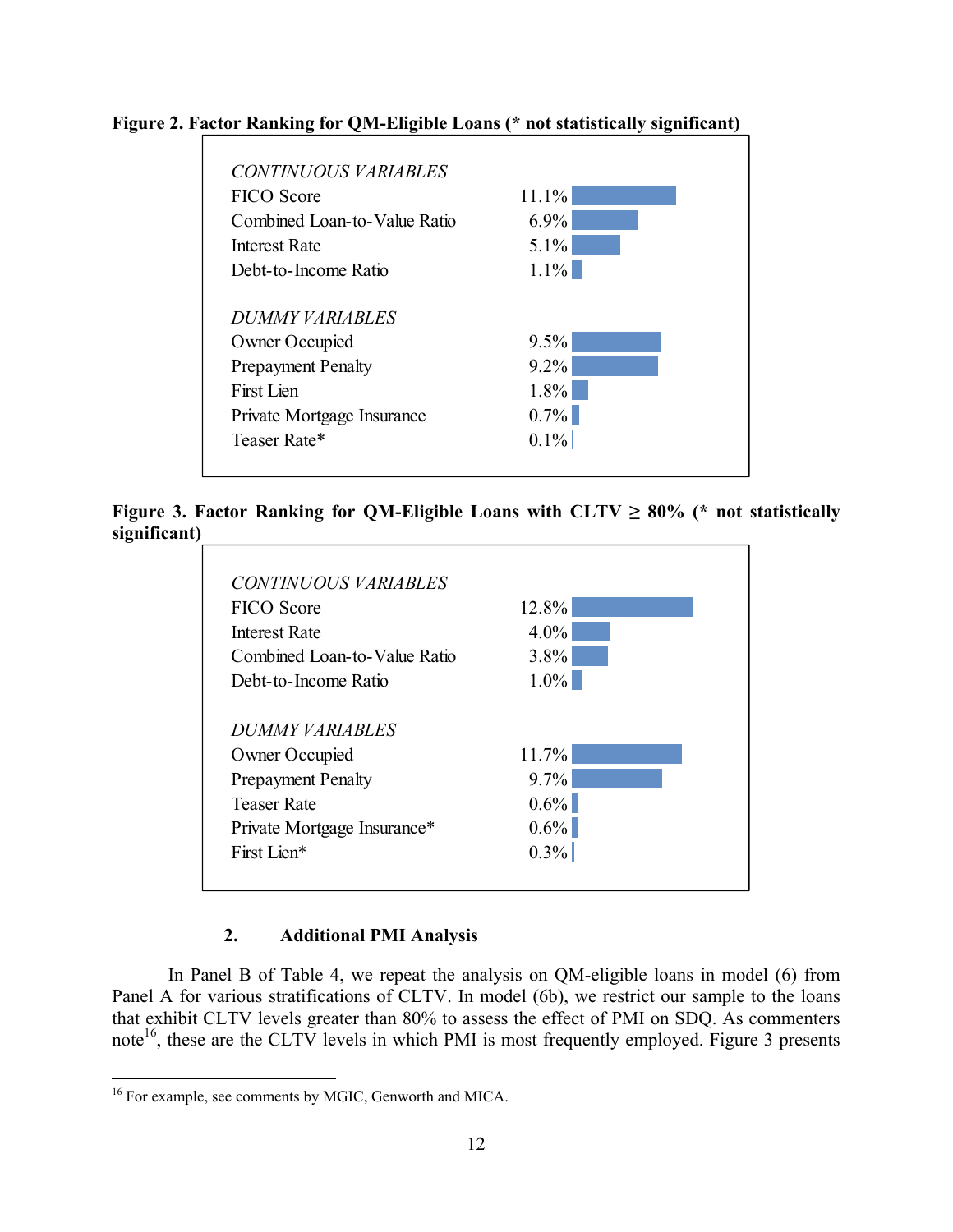the factor rankings for all QM-eligible loans with CLTV greater than or equal to 80%. The coefficient estimate on PMI is not statistically significant, indicating that PMI does not have a material impact on SDQ among QM-eligible loans. While the marginal effect of CLTV is diminished (a mechanical effect from the stratification), the economic relevance of FICO remains unchanged.

### **3. Additional CLTV Analysis**

The remaining models in Panel B of Table 4 examine the effect of incremental CLTV restrictions of less than 70%, 80% and 90%, respectively. As expected, the economic relevance of CLTV diminishes with lower CLTV restrictions due to a mechanical effect. However, FICO remains economically relevant among all stratifications, with a one standard deviation increase associated with a 6.1% decrease in SDQ among the lowest CLTV stratification  $(\leq 70\%)$ . Figure 4 reports the factor rankings of all explanatory variables on SDQ.



### **Figure 4. Factor Ranking for QM-Eligible Loans with CLTV ≤ 80%**

This analysis shows that the effect of FICO is largely independent of CLTV requirements, and is therefore not a proxy or substitute for CLTV in the determination of SDQ. These results hold when we alter the stratification to include (non-overlapping) CLTV ranges in Panel C: 70%-79.99%, 80%-89.99%, and greater than or equal to 90%.

The explanatory power of each model is approximately the same, with the number of qualifying loans falling to 101,080 from 366,073 as CLTV is restricted from 90% to 70%. The average SDQ rate falls to 20.90% from 30.39% as CLTV is restricted from 90% to 70%. This compares to 599,488 QM-eligible loans with no CLTV restriction and corresponding 33.81% SDQ.

### **4. Additional FICO Results**

In Panel D of Table 4, we repeat the analysis on QM-eligible loans in model (6) from Panel A for various stratifications of FICO, staring with 680 minimum FICO. As expected, the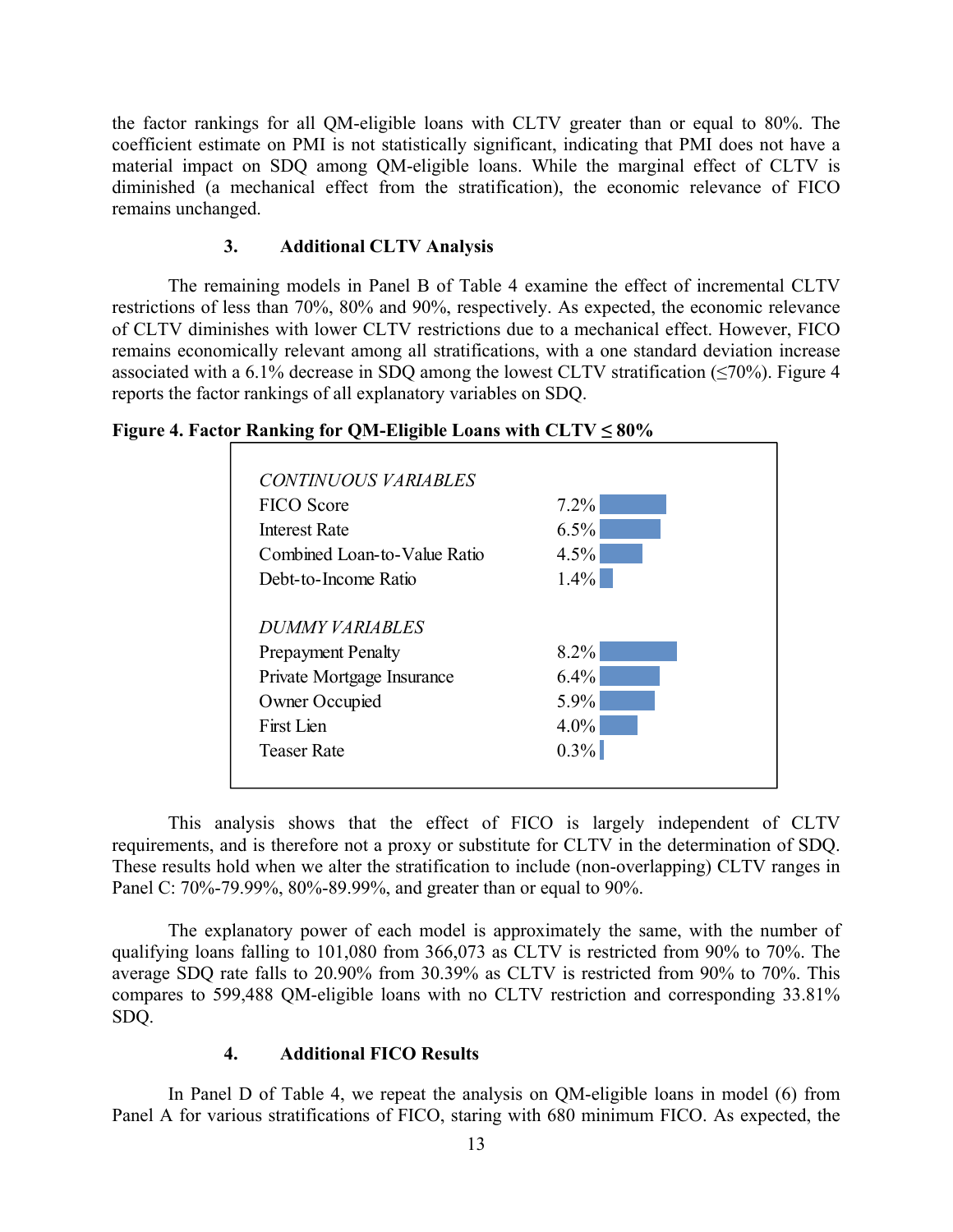economic relevance of FICO diminishes with higher minimum levels due to a mechanical effect. While the marginal effects of CLTV do not materially change across the stratifications, they are less than half the estimate from the Panel A, model (6), without a FICO restriction. In particular, a one standard deviation increase in CLTV is associated with a 2.78% increase in SDQ for the 680 minimum FICO restriction compared to 6.93% for no FICO restriction. Figure 5 reports the factor rankings of all explanatory variables on SDQ for the 680 minimum FICO restriction.



**Figure 5. Factor Ranking for QM-Eligible Loans with**  $FICO \geq 680$ 

This analysis shows that the economic relevance of CLTV is materially lowered with even a minimum FICO restriction. This is in contrast to the earlier result that CLTV restrictions do not materially impact the effect of FICO. This evidence suggests that FICO is a partial proxy for CLTV in the determination of SDQ. These results hold when we alter the stratification to include (non-overlapping) FICO ranges in Panel E.

The explanatory power of the estimation model fall monotonically as FICO is restricted, with the number of qualifying loans falling from 195,248 to 91,190 as minimum FICO is increased from 680 to 740. The corresponding average SDQ rate falls from 16.21% to 9.69%. This compares to 599,488 QM-eligible loans with no FICO restriction and corresponding 33.81% SDQ. Finally, as in prior analysis, the marginal effects of DTI are positive and range between 4.09 and 2.18 and the marginal effects of DTI and PMI have low economic relevance.

#### **VI. TRADEOFF ANALYSIS OF SDQ AND TDV**

The results of the parametric analysis in Section V indicate that among product and underwriting features associated with lower levels of SDQ, FICO, and CLTV are statistically and economically significant.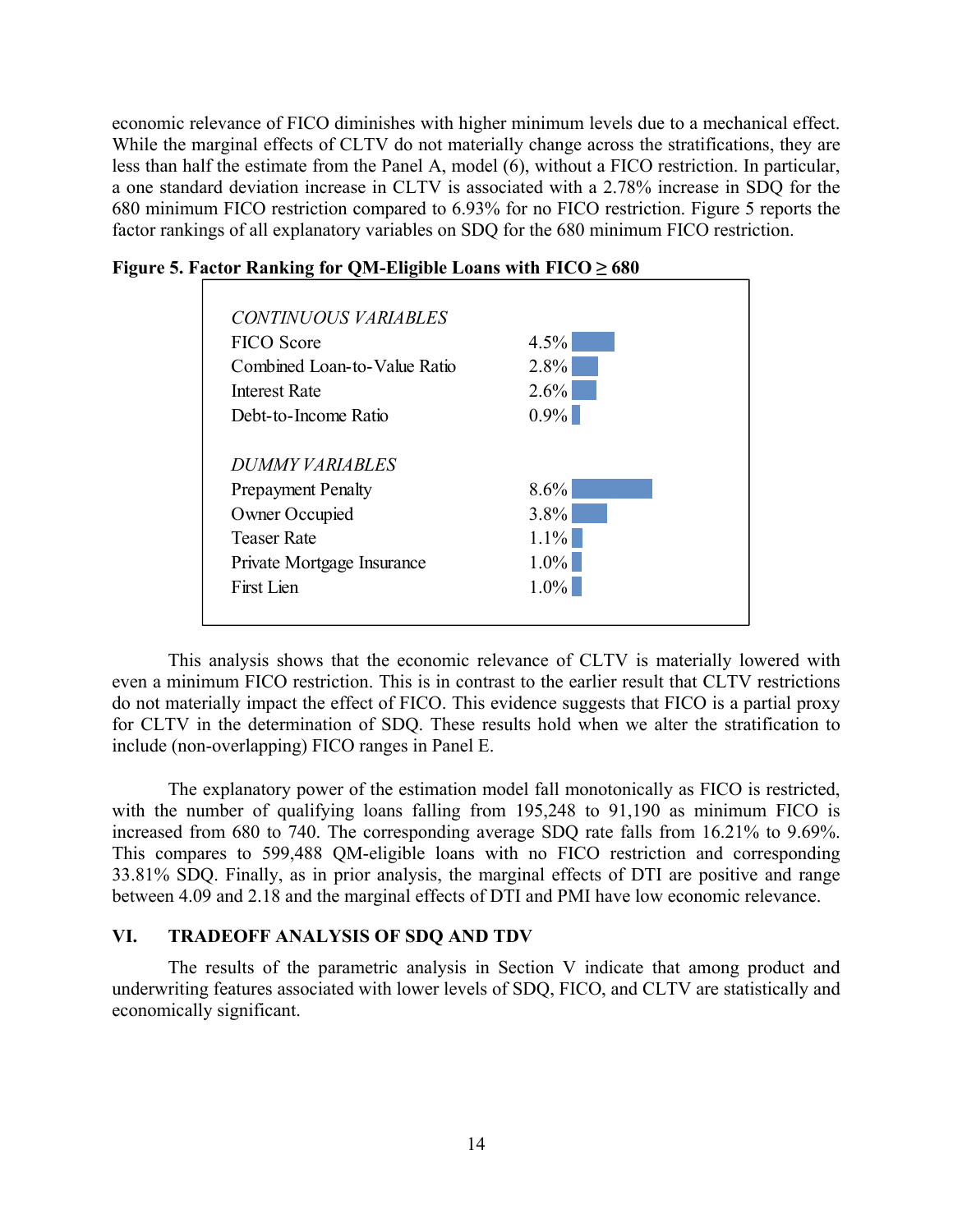In this section, we examine how the rate of change in SDQ rates compare to the rate of change in the total dollar volume of loans as additional restrictions are applied to QM-eligible loans. The premise behind this analysis as outlined by one commenter<sup>17</sup> is that additional restrictions to the QM definition will lower the incidence of default (a benefit), but at a cost of reducing borrowers' access to capital.

As we discuss below, we caution on the interpretability of this ratio. Although the metric is intuitive and simple, there is no clear economic interpretation. Unlike a measure of elasticity that allows for understanding of how the rate of change of one economic factor influences the rate of change of another (e.g., how the price of a good affects the quantity sold), there is not an identified functional relation between SDQ and TDV. Both are outcomes of a set of qualifying loan definitions, and one outcome is not necessarily the consequence of the other. Furthermore, delinquency rates and access to capital are not directly comparable; they have different units of measure that prohibit a one-to-one comparison implied by a ratio.

#### **A. Reduced Defaults (Benefit)**

The intended benefit of additional product or underwriting restrictions is a decrease in the incidence of default. The three-dimensional (3-D) chart of SDQ rates of QM-eligible loans for various FICO and CLTV thresholds presented in Section II of this report shows that QM-eligible loans with any FICO or CLTV have a historical SDQ rate of 33.8%, which is a 24% decline from the SDQ rate of  $44.6\%$  for all loans<sup>18</sup>, which could include sub-prime FICO scores and CLTV ratios above 100%. Limiting QM-eligible loans to FICO scores above 660 reduces the SDQ rate 19.4%, a 57% decline from the overall SDQ rate. Limiting QM-eligible loans to CLTV levels no greater than 90% reduces the SDQ rate to 30.4%, a 32% decline from the overall SDQ rate. Looking at the combination of FICO scores and CLTV ratios associated with the 2011 proposed QRM definition, a minimum 690 FICO and a CLTV no greater than 80% results in an SDQ rate of 9.3%, a 79% decline from the overall SDQ rate. Similarly, the alternative QRM definition (QRM\_A), which is the combination of a minimum 690 FICO score and CLTV ratios no greater than 90%, is associated with an SDQ rate of 11.6%.

### **B. Reduced Loan Levels (Cost)**

1

As earlier analysis shows, applying additional restrictions to the QM definition can significantly reduce SDQ rates, but can also severely restrict the number of eligible loans. For example, applying the 2011 proposed QRM and QRM Alternative definitions to our sample of private label loans eliminates more than 99% of the sample. Fewer qualifying loans could impact borrower access to capital if the inability to securitize them without risk retention reduces the likelihood that they will be originated.

<sup>&</sup>lt;sup>17</sup> See comment from Center for Responsible Lending and referenced study sponsored by the Center for Responsible Lending:http://www.responsiblelending.org/mortgage-lending/research-analysis/Underwriting-Standards-for-

Qualified-Residential-Mortgages.pdf. The authors of that study find a higher ratio for loans with some additional restrictions beyond QM on either FICO scores or CLTV ratios.

<sup>&</sup>lt;sup>18</sup> Percentage decline is calculated as  $[(new SDQ% - original SDQ%) / original SDQ%].$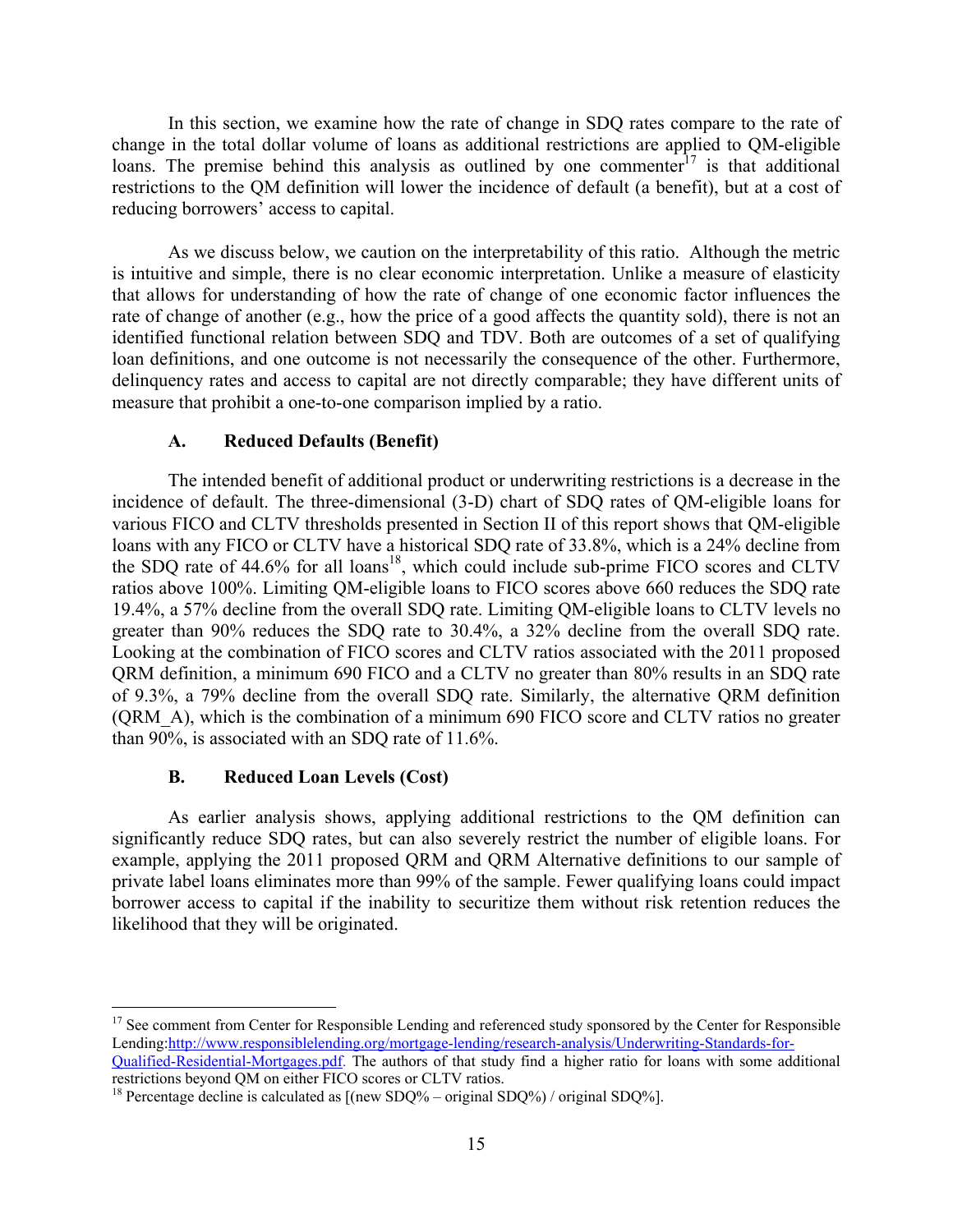The three-dimensional (3-D) chart of total dollar volume of QM-eligible loans for various FICO and CLTV thresholds presented in Section II of this report shows that QM-eligible loans had a TDV of just under \$90 billion for our sample with DTI coverage. This is an 84% decline from the \$547 billion TDV for the full sample. Restricting QM-eligible loans to FICO scores no less than 690 results in a TDV of \$33.6 billion, a 94% decline from the full sample TDV. Restricting CLTV to 80% or less results in a TDV of \$44.7 billion, which is an 88% decline from the full sample TDV. The combination of 80% CLTV and 690 FICO limitations results in a TDV of \$21.2 billion, excluding 96% of all privately labeled, securitized loans during our sample period.

From one perspective, eligibility restrictions beyond QM that decrease the number of loans qualifying for the exemption from the requirements of risk retention by the securitizer impose a (social) cost to the system. Some borrowers that could otherwise support repayment of a residential loan might not be able to secure one. The alternative perspective is that the moral hazard from allowing higher risk loans into securitizations without any retained risk could lead to a recurrence of systemic risk concerns observed during the financial crisis. Regardless of perspective, there is no clear econometric method of identifying the point at which additional access to capital is a cost or a benefit.

#### **C. Ratio Analysis**

The analysis below compares the change in the SDQ rates to the change in the TDV of loans as additional restrictions are applied to QM-eligible loans. From the perspective that restricting access to capital is strictly a cost (setting aside systemic or other risk concerns), the percentage decline in serious delinquency divided by the percentage decline in loan volume can be viewed as a benefit-cost ratio, with the simple intuition is that a higher ratio is preferred.

However, even with the assumption that restricting access to capital is strictly a cost, there is no economic interpretation that can be applied to the ratio because the benefits and costs are not measured in the same units. In particular, it is not clear how the benefit of a 1% decrease in SDQ should compare to the cost of a 1% loss in borrower access to capital. Moreover, it is possible that the cost – particularly the unobserved (social) cost – of restricting capital is nonlinear. For instance, as additional restrictions/thresholds are added to the QM definition, there could be a shift in the marginal non-qualifying loan or borrower. Hence, comparing the ratio across different qualifying loan definitions may not be relevant.

Figures 6, 7, and 8 present a graphic of comparing this tradeoff across various additional restrictions to QM. Given that QRM can be no broader than QM, we use the ratio from QMeligible loans as a lower-bound for comparison. QM loans have an SDQ rate of 33.807%, which is a 24.17% decline from the overall sample. QM loans have a TDV of \$89.9 billion, which is an 83.56% decline in TDV. Thus, the ratio for QM-eligible loans is -24.17% / -83.56% = 28.93%.

#### **1. Effect of FICO Restrictions**

Figure 6 shows the SDQ-TDV tradeoff for a range of FICO scores. Adding a FICO restriction above the definition of QM results in an increase in the ratio (above the QM ratio), reaching a peak at 760 FICO (ratio = 79.2%). At this level, which is the peak of the graph, each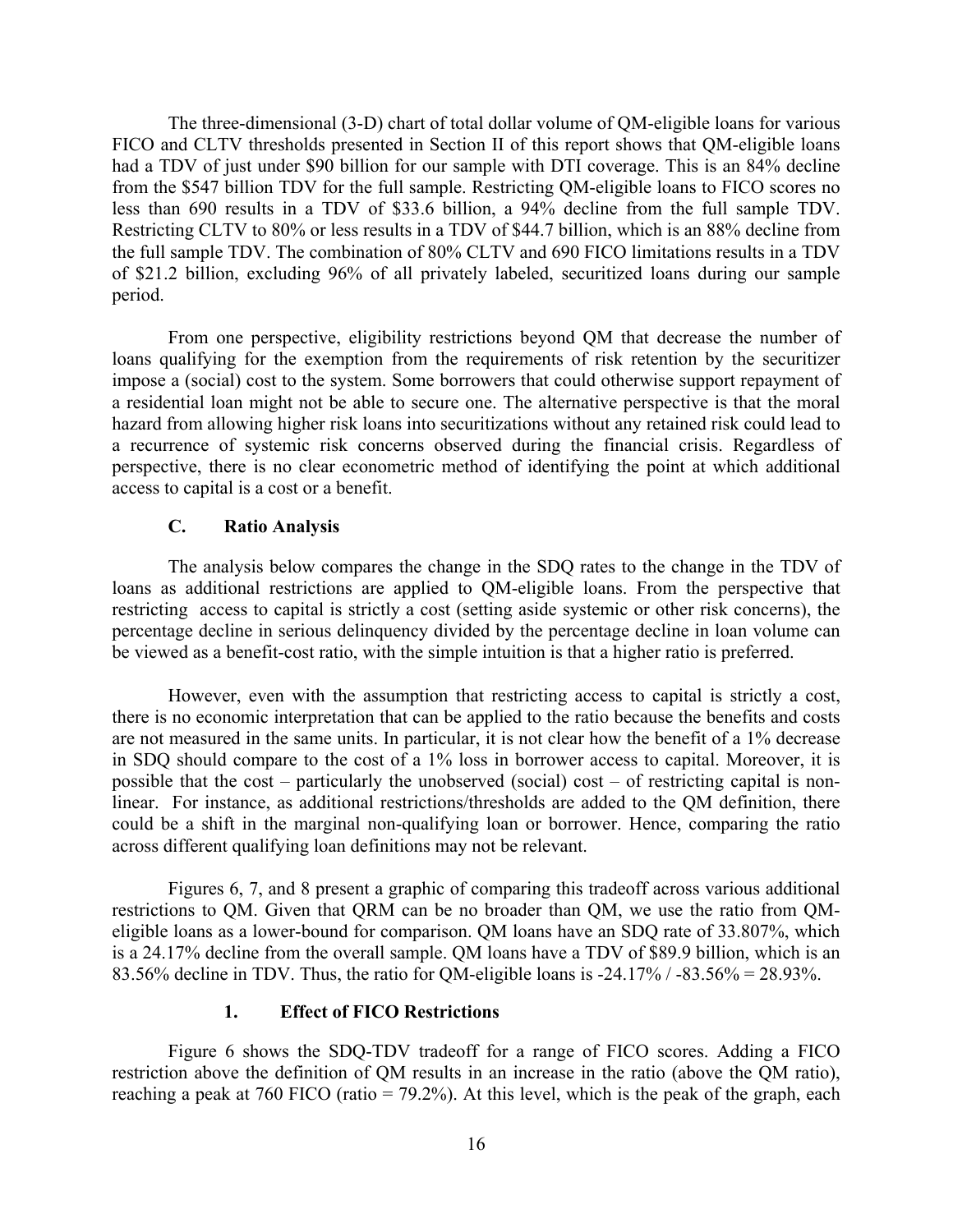percentage decline in the loan volume is associated with a 0.8% decline in serious delinquency. As FICO scores are tightened beyond 760, we see the ratio begins to decline.

Reference Figure 6, page 20

#### **2. Effect of CLTV Restrictions**

Figure 7 shows the SDQ-TDV tradeoff for a range of CLTV ratios. Adding a CLTV restriction above the definition of QM results in an increase in the ratio (above the QM ratio) reaching a peak 55% CLTV (ratio =  $62.9\%$ ). However, consistent with the Section V analysis, the maximum ratio for FICO scores at 760 is greater than the maximum ratio for CLTV ratios no higher than 55%.

Reference Figure 7, page 21

#### **3. Effect of DTI Restrictions**

Finally, Figure 8 shows the SDQ-TDV tradeoff for a range of DTI ratios is not materially different from the QM trade-off, which already has a DTI restriction.

Reference Figure 8, page 22

#### **VII. SUMMARY**

Our parametric analysis of historical loan data associated with private label residential mortgages indicates that SDQ rates among private label residential mortgages are significantly different than GSE loans. We also show that there remains a high SDQ rate (33.8%) among the loans in our analysis that meet the QM eligibility definition. By contrast, loans in our analysis that meet the 2011 proposed definition of QRM are associated with a significantly lower historical loan performance (approximately 5% SDQ rate), but less than 1% of the loans analyzed would have qualified under the QRM definitions. Regarding particular underwriting or loan features, we find that PMI has little to no relation to historical loan performance controlling for other loan characteristics. We also find that the impact of DTI on SDQ is small, approximately one-fifth the impact of FICO or CLTV, although this might be subject to potential selection bias because of missing DTI information for the majority of loans in our database. We find, consistent with the threshold analysis in the 2011 proposing release, that higher FICO scores and lower CLTV ratios are associated with significantly lower levels of serious delinquency, both statistically and economically. Even modest restrictions on FICO scores or CLTV ratios for QM-eligible loans are associated with significant reductions in SDQ rates. As we describe in Appendix A, all of these results are subject to potential biases due to restricted data on loan features, and there is indication that this bias leads us to overestimate the effect of CLTV while underestimating the true impact of FICO, and most other loan factors.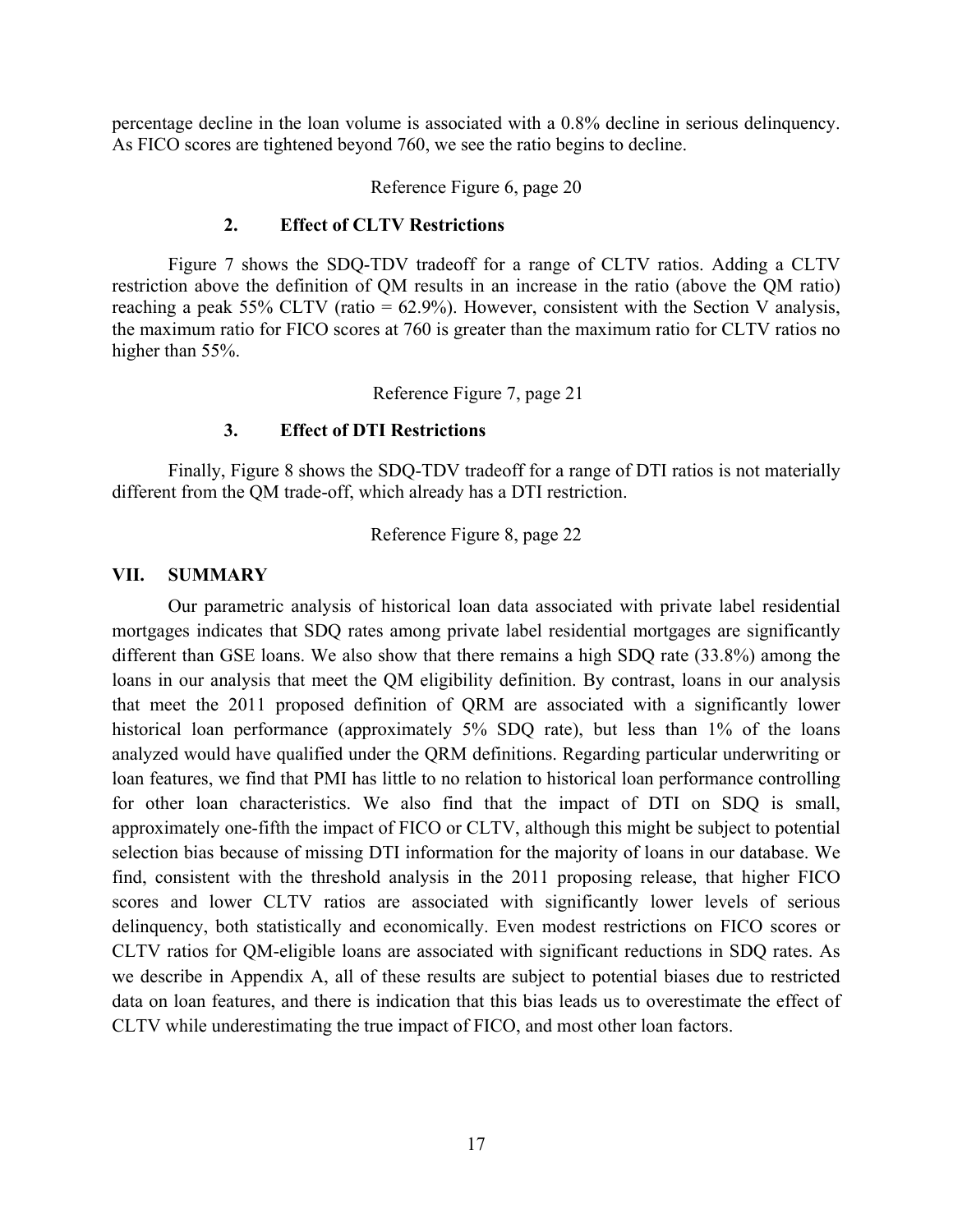### **VIII. REFERENCES**

Chomsisengphet, S., Pennington‐Cross, A. (2007), Subprime Refinancing: Equity Extraction and Mortgage Termination, *Real Estate Economics*, 35(2), 233-263. *(Data Source: CoreLogic/ Loanperformance)*

Demiroglu, C., James, C. (2012), How Important is Having Skin in the Game? Originator-Sponsor Affiliation and Losses on Mortgage-Backed Securities. *Review of Financial Studies*, 25(11), 3217-3258. *(Data Source: ABSNet)*

Demyanyk, Y., Van Hemert, O. (2011), Understanding the Subprime Mortgage Crisis. *Review of Financial Studies*, 24(6), 1848-1880

Elul, R. (2011), Securitization and Mortgage Default. FRB of Philadelphia Working Paper.

Elul, R., Souleles, N., Chomsisengphet, S., Glennon, D., Hunt, R. (2010), What 'triggers' Mortgage Default?, FRB of Philadelphia Working Paper No. 10-13. Available at SSRN: http://ssrn.com/abstract=1596707 *(Data Source: LPS)*

Goodman, L., Ashworth, R., Landy, B., Yin, K. (2010), Second Liens: How Important?, *Journal of Fixed Income*, 20(2), 19-30

Gorton, G. (2009), The Subprime Panic, *European Financial Management*, 15(1), 10-46

Jagtiani, J., Lang, W.W. (2010), Strategic Default on First and Second Lien Mortgages During the Financial Crisis, FRB of Philadelphia Working Paper No. 11-3. Available at SSRN: http://ssrn.com/abstract=1724947 *(Data Sources: LPS and Equifax)* ,

Lee, D., Mayer, C. J., Tracy, J. S. (2012), A New Look at Second Liens. FRB of New York Staff Report No. 569; Columbia Business School Research Paper No. 12/45. Available at SSRN: http://ssrn.com/abstract=2130061 *(Data Source: Equifax)*

Mian, A., Sufi, A. (2009), The Consequences of Mortgage Credit Expansion: Evidence from the US Mortgage Default Crisis. *The Quarterly Journal of Economics*, 124(4), 1449-1496. *(Data Source: Equifax)*

Piskorski, T., Seru, A., Vig, V. (2010), Securitization and Distressed Loan Renegotiation: Evidence From the Subprime Mortgage Crisis. *Journal of Financial Economics*, 97(3), 369-397. *(Data Source: LPS)* 

Piskorski, T., Seru, A., Witkin, J. (2013), Asset Quality Misrepresentation by Financial Intermediaries: Evidence from RMBS Market, Columbia Business School Research Paper No. 13-7. Available at SSRN: http://ssrn.com/abstract=2215422 *(Data Source: BlackBox Logic with Equifax)*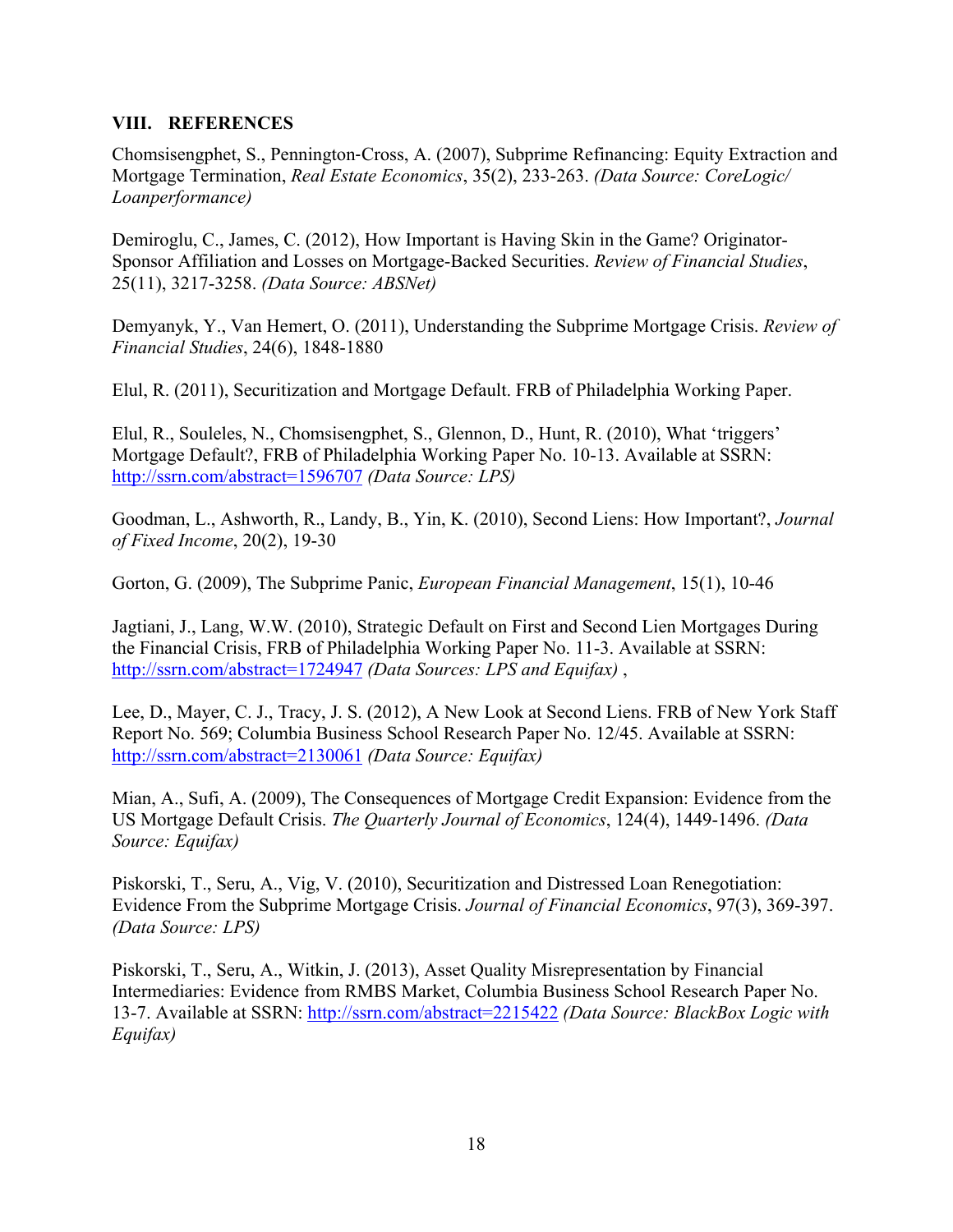Quercia, R., Ding. L., Reid, C. (2012), Balancing Risk and Access: Underwriting Standards for Qualified Residential Mortgages. The Center for Responsible Lending. Available at SSRN: http://ssrn.com/abstract=1991262. (*Data Source: LPS and BlackBox*)

U. S. Census Bureau. (1990). Statistical Abstract of the United States. Retrieved from http://www2.census.gov /prod2/statcomp/documents/1990-01.pdf

U. S. Census Bureau. (1996). Statistical Abstract of the United States. Retrieved from http://www.census.gov/prod/2/gen/96statab/finance.pdf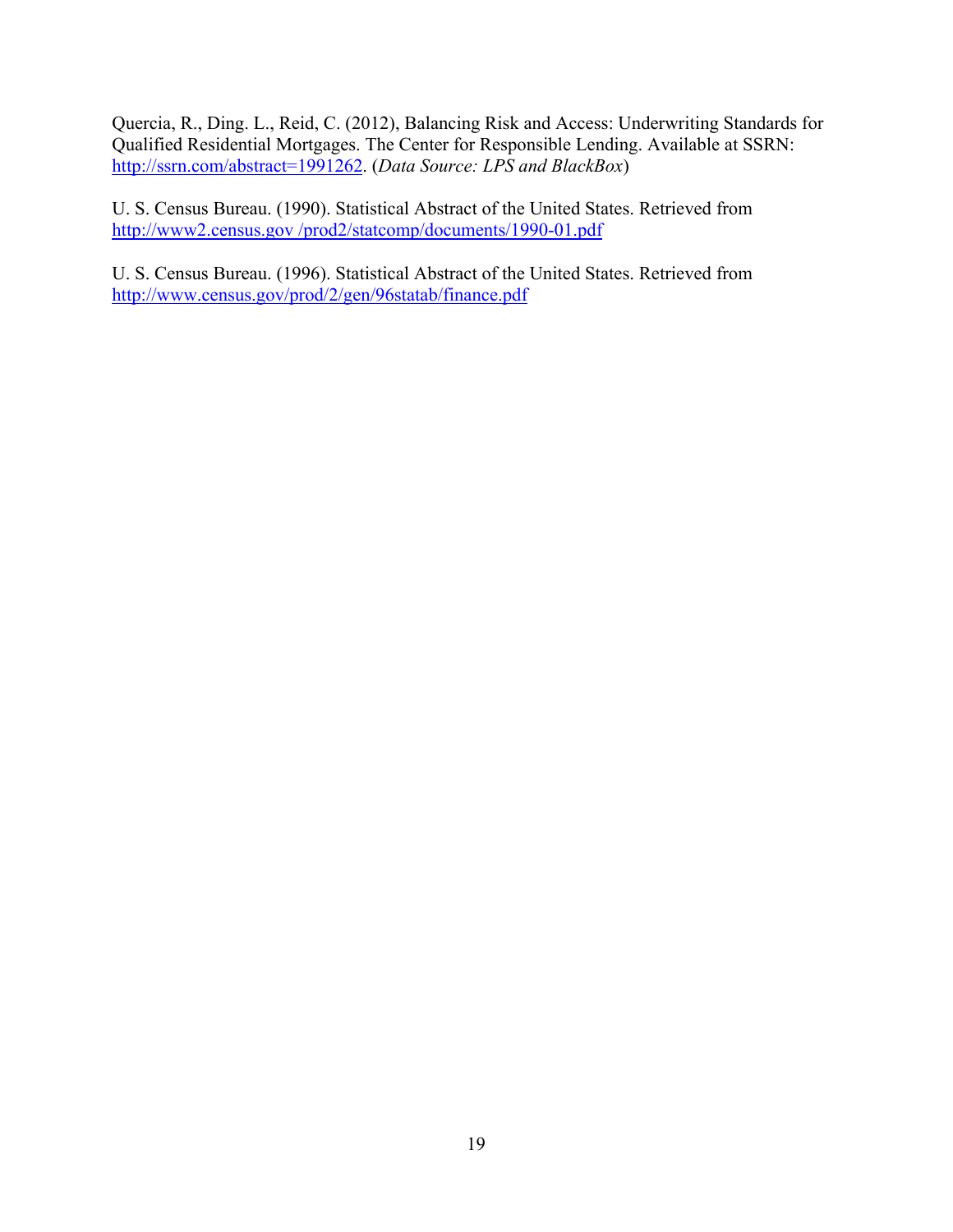### **IX. FIGURES**

### **A. Figure 6 – FICO Benefit-Cost Ratio**

#### **Figure 6. FICO Benefit-Cost Ratio**

This figure presents the benefit-cost ratio for a range of FICO scores among QM-eligible loans. The solid line shows the benefit-cost ratio for each loan with a FICO score greater than or equal to the value on the horizontal axis, while the dotted line shows the benefit-cost ratio for all QM loans regardless of FICO score.

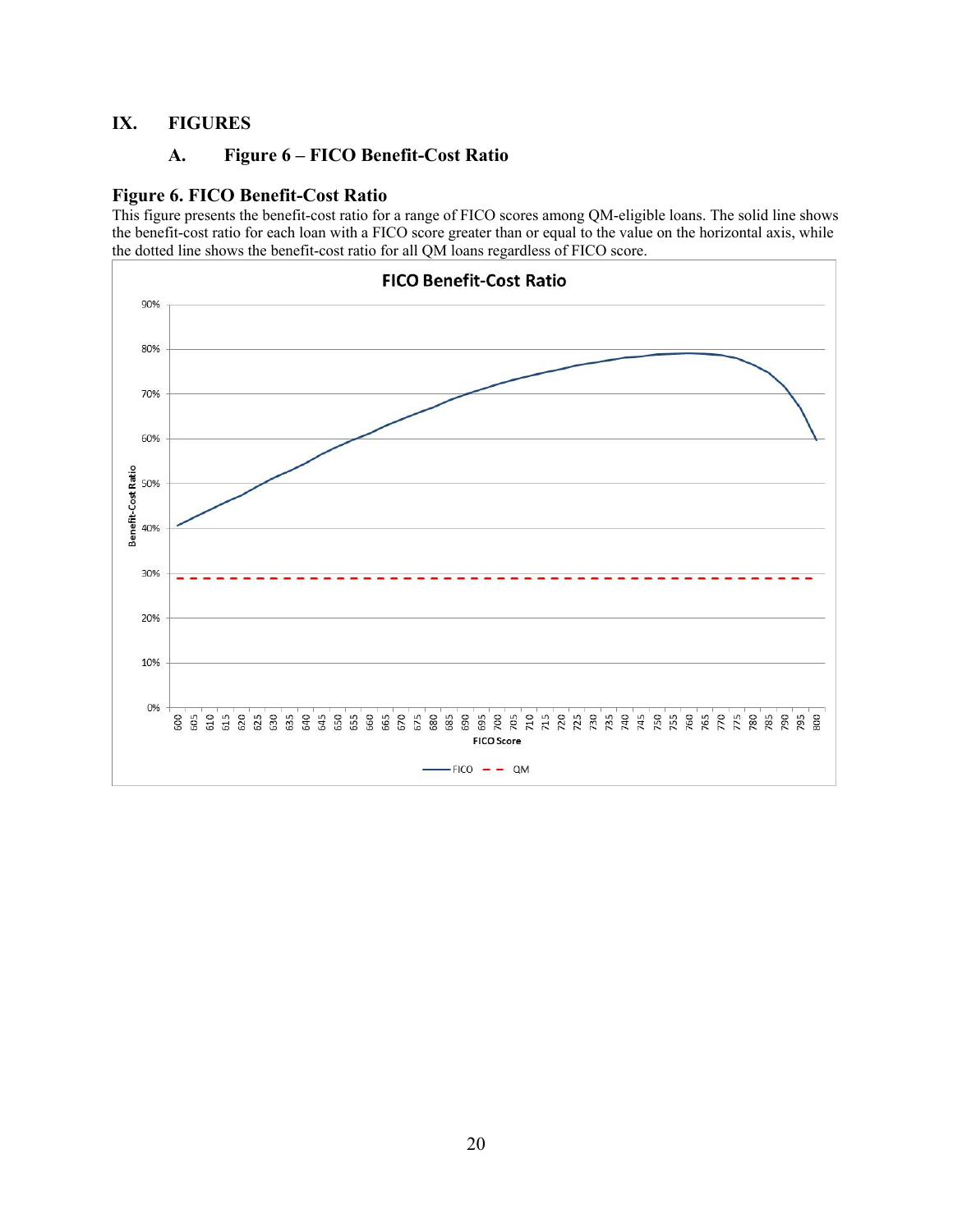### **B. Figure 7 – CLTV Benefit-Cost Ratio**

### **Figure 7. CLTV Benefit-Cost Ratio**

This figure presents the benefit-cost ratio for a range of CLTV ratios among QM-eligible loans. The solid line shows the benefit-cost ratio for each loan with a CLTV ratio less than or equal to the value on the horizontal axis, while the dotted line shows the benefit-cost ratio for all QM loans regardless of CLTV ratio.

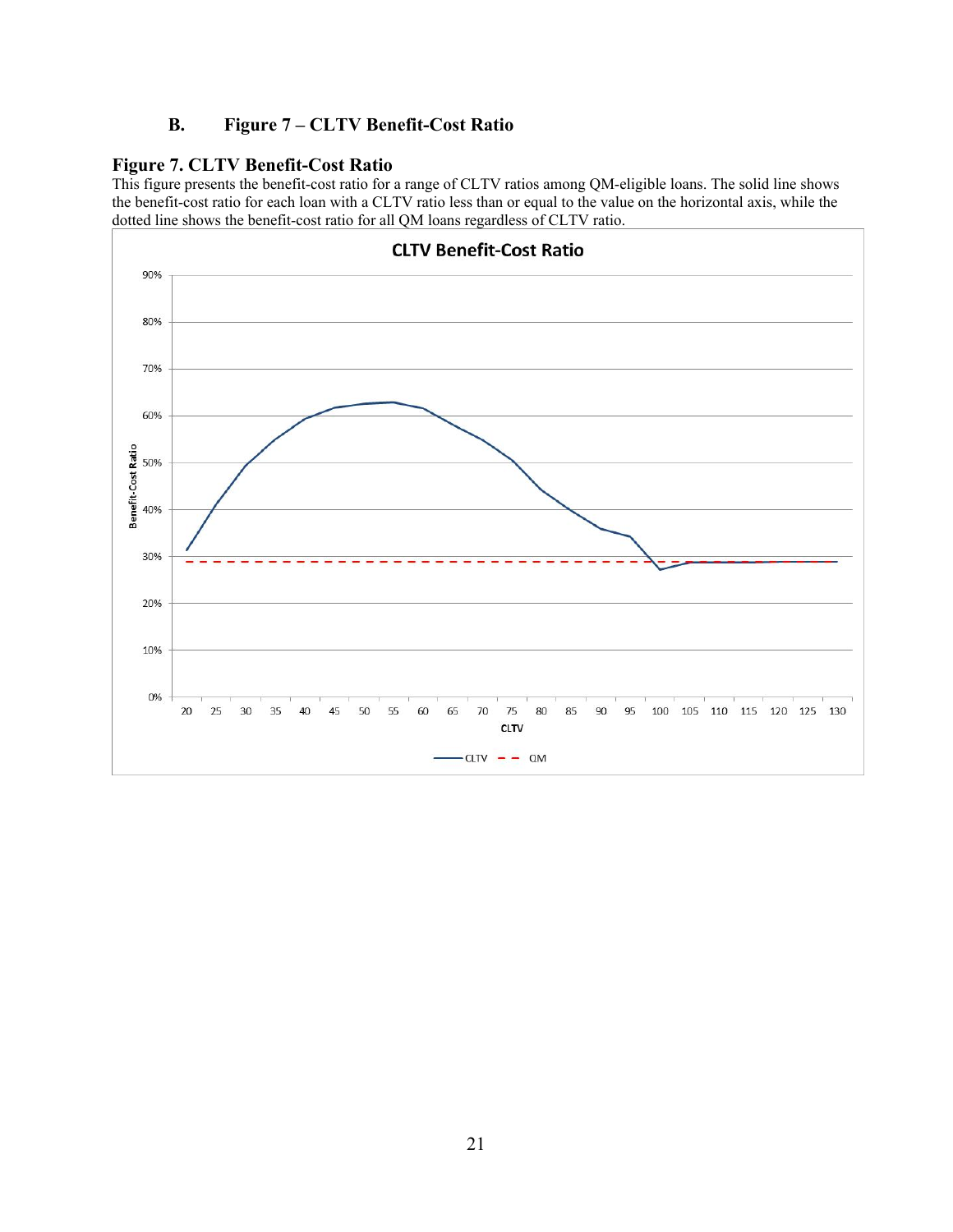### **C. Figure 8 – DTI Benefit-Cost Ratio**

#### **Figure 8. DTI Benefit-Cost Ratio**

This figure presents the benefit-cost ratio for a range of DTI ratios among QM-eligible loans. The solid line shows the benefit-cost ratio for each loan with a DTI ratio less than or equal to the value on the horizontal axis, while the dotted line shows the benefit-cost ratio for all QM loans regardless of DTI ratio.

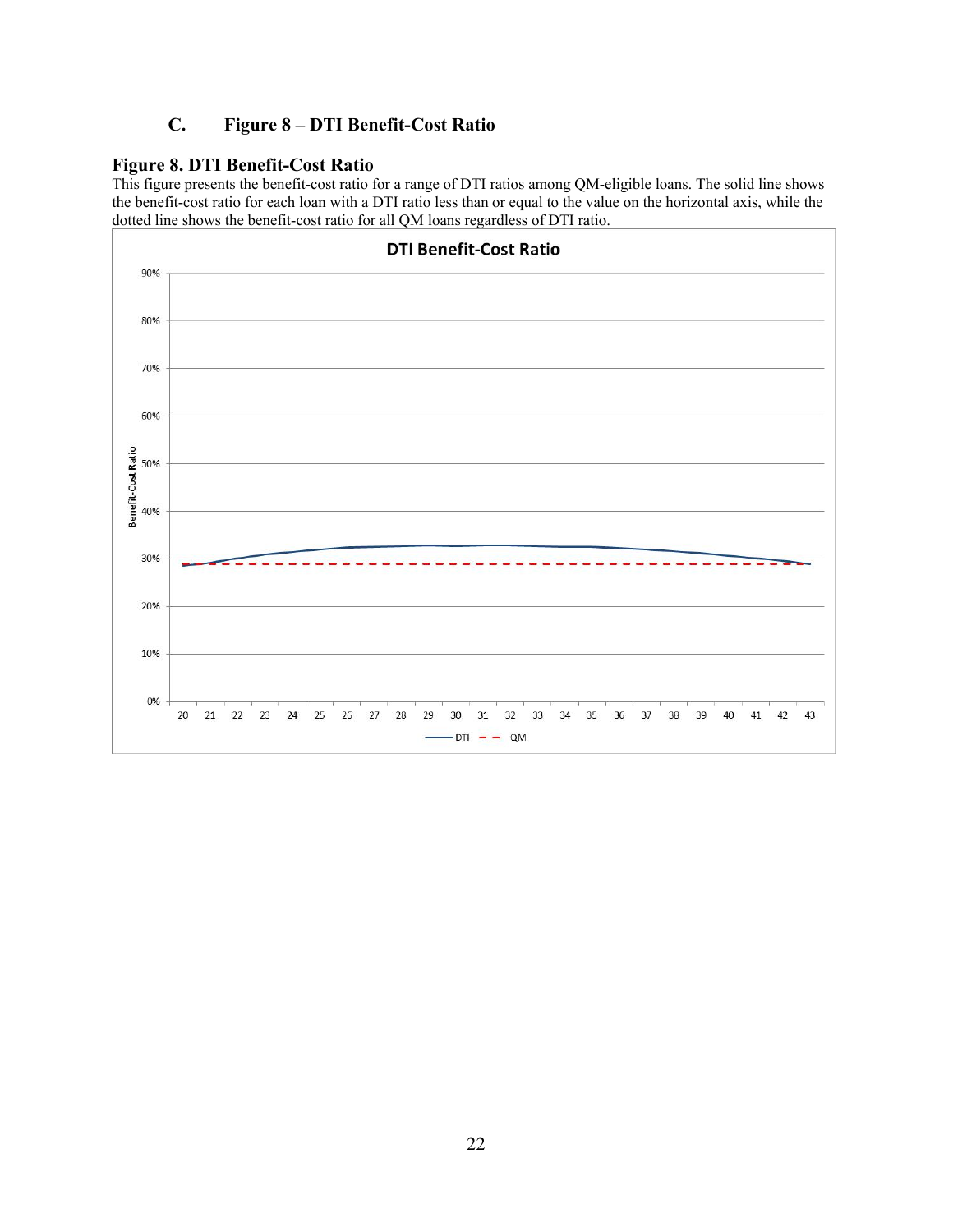#### **X.TABLES**

### **Table 4. Determinants of Serious Delinquency Rates (SDQ)**

| Panel A. QM vs. QRM |           |                     |                           |                       |                |                                 |                            |                          |                         |
|---------------------|-----------|---------------------|---------------------------|-----------------------|----------------|---------------------------------|----------------------------|--------------------------|-------------------------|
| Dependent $=$ SDQ   | Equation: | (1)                 | (1)                       | (1)                   | (1)            | (2)                             | (2)                        | (2)                      | (2)                     |
|                     | Model:    | (1)                 | (2)                       | (3)                   | (4)            | (5)                             | (6)                        | (7)                      | (8)                     |
| DTI                 | Sample:   | All<br>$0.00197***$ | <b>QM</b><br>$0.00084***$ | QRM_A<br>$0.00055***$ | QRM<br>0.00012 | All<br>$0.00243$ <sup>***</sup> | QM<br>$0.00137***$         | QRM_A<br>$0.00059***$    | <b>QRM</b><br>0.00014   |
|                     |           | (1.86)              | (0.67)                    | (0.45)                | (0.09)         | (2.29)                          | (1.09)                     | (0.48)                   | (0.10)                  |
| <b>CLTV</b>         |           | $0.00699***$        | $0.00508^{***}\,$         | $0.00049***$          | $0.00022$ **   | $0.00668^{***}\,$               | $0.00410***$               | $0.00044^{***}$          | $0.00022***$            |
|                     |           | (10.93)             | (8.58)                    | (0.79)                | (0.36)         | (10.45)                         | (6.93)                     | (0.71)                   | (0.36)                  |
| <b>FICO</b>         |           | $-0.00158$ ***      | $-0.00186$ ***            | $-0.00056$ ***        | $-0.00037***$  | $-0.00159***$                   | $-0.00143***$              | $-0.00055***$            | $-0.00038***$           |
| <b>INT_RATE</b>     |           | $(-11.02)$          | $(-14.52)$                | $(-1.84)$             | $(-1.21)$      | $(-11.08)$<br>$0.01947***$      | $(-11.11)$<br>$0.02800***$ | $(-1.79)$<br>$0.00449**$ | $(-1.22)$<br>$-0.00019$ |
|                     |           |                     |                           |                       |                | (4.73)                          | (5.14)                     | (0.32)                   | $(-0.01)$               |
| PMI                 |           |                     |                           |                       |                | $0.00419**$                     | $0.00713***$               | $0.01231$ <sup>*</sup>   | 0.15628                 |
| <b>TEASER</b>       |           |                     |                           |                       |                | $0.01562***$                    | 0.00132                    | $0.00746^*$              | 0.00090                 |
|                     |           |                     |                           |                       |                |                                 |                            |                          |                         |
| LIEN_FIRST          |           |                     |                           |                       |                | $0.04210***$                    | $0.01775***$               |                          |                         |
| PREPAY              |           |                     |                           |                       |                | $0.11790^{\ast\ast\ast}$        | $0.09213***$               |                          |                         |
| OCC_OWN             |           |                     |                           |                       |                | $-0.05512***$                   | $-0.09506***$              |                          |                         |
| DOC_FULL            |           |                     |                           |                       |                | $-0.11974***$                   |                            |                          |                         |
| TERM_LONG           |           |                     |                           |                       |                | $0.06679***$                    |                            |                          |                         |
| NEG_AM              |           |                     |                           |                       |                | $0.15958***$                    |                            |                          |                         |
| INT_ONLY            |           |                     |                           |                       |                | $0.10433***$                    |                            |                          |                         |
| <b>BALLOON</b>      |           |                     |                           |                       |                | $0.07635***$                    |                            |                          |                         |
| Average SDQ Rate    |           | 44.61%              | 33.78%                    | 5.27%                 | 4.09%          | 44.62%                          | 33.81%                     | 5.33%                    | 4.14%                   |
| Year Controls       |           | Yes                 | Yes                       | Yes                   | Yes            | Yes                             | Yes                        | Yes                      | Yes                     |
| Observations        |           | 2,690,479           | 600,046                   | 24,729                | 14,950         | 2,689,737                       | 599,488                    | 24,344                   | 14,699                  |
| Pseudo $R^2$        |           | 0.1235              | 0.1200                    | 0.0640                | 0.0518         | 0.1516                          | 0.1336                     | 0.0653                   | 0.0526                  |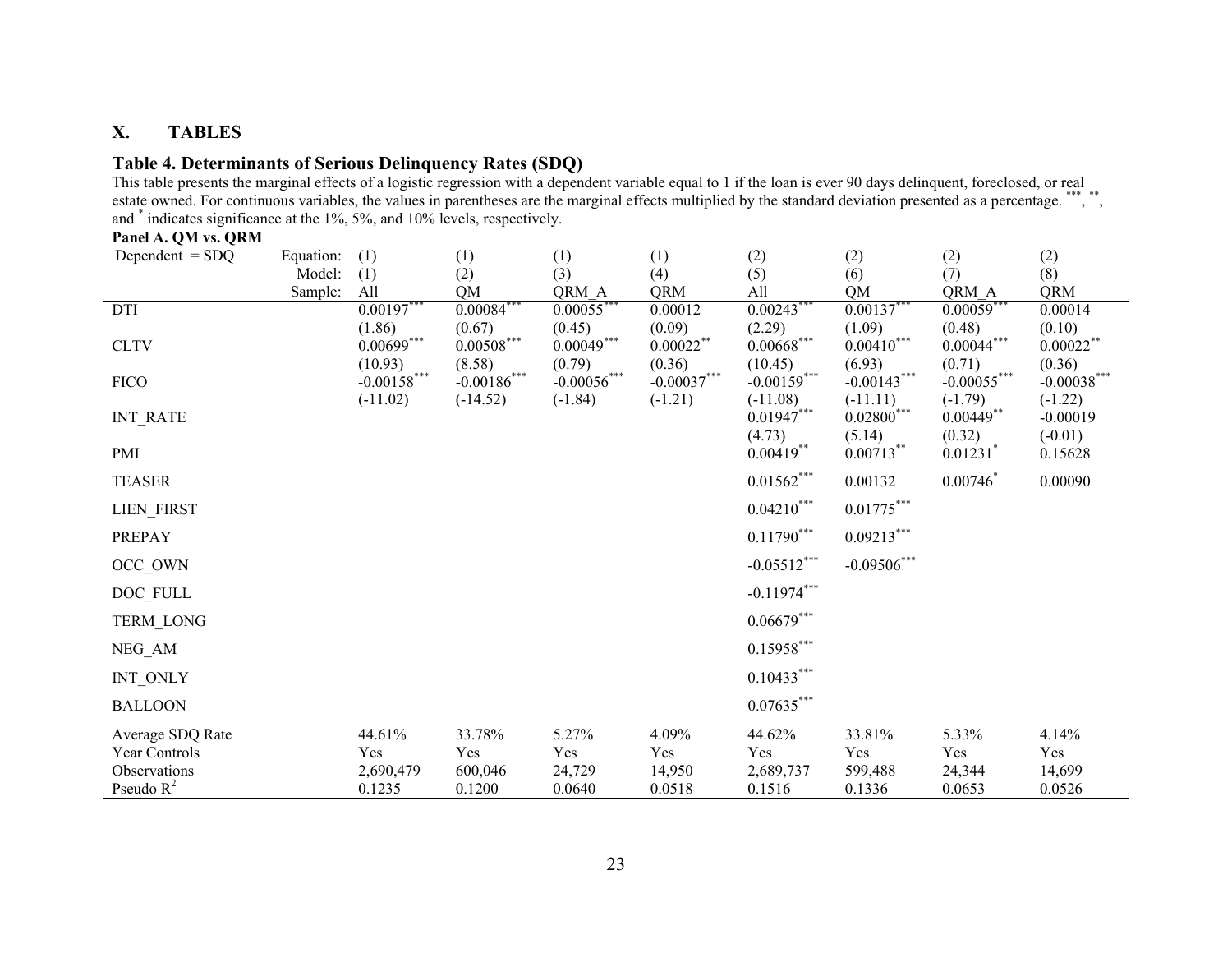| Panel B. CLTV stratification |                          |                      |                         |                    |
|------------------------------|--------------------------|----------------------|-------------------------|--------------------|
| Dependent $=$ SDQ Equation:  | (2)                      | (2)                  | (2)                     | (2)                |
| Model:                       | (6b)                     | (6c)                 | (6d)                    | (6e)               |
| Sample:                      | QM with                  | QM with              | QM with                 | QM with            |
|                              | $>=$ 80% CLTV            | $\epsilon$ =70% CLTV | $\epsilon$ =80% CLTV    | $<=90\%$ CLTV      |
| <b>DTI</b>                   | $0.00125***$             | $0.00114***$         | $0.00167***$            | $0.00146$ ***      |
|                              | (0.96)                   | (0.96)               | $(1.39)$<br>0.00299***  | (1.20)             |
| <b>CLTV</b>                  | $0.00485***$             | $0.00105***$         |                         | $0.00330***$       |
|                              | (3.83)                   | (1.51)               | (4.47)                  | (5.06)             |
| <b>FICO</b>                  | $-0.00176***$            | $-0.00066$ ***       | $-0.00081^{***}\,$      | $-0.00100^{***}$   |
|                              | $(-12.80)$<br>0.02218*** | $(-6.08)$            | $(-7.17)$               | $(-8.38)$          |
| <b>INT RATE</b>              |                          | $0.03230***$         | $0.03704***$            | $0.03682***$       |
|                              | (4.00)                   | (6.01)               | (6.50)                  | (6.34)             |
| PMI                          | 0.00577                  | $0.07403***$         | $0.06364***$            | $0.03063***$       |
|                              |                          |                      |                         |                    |
| <b>TEASER</b>                | $0.00618^{***}\,$        | $-0.01296$ ***       | $-0.00344$ <sup>*</sup> | 0.00263            |
| <b>LIEN FIRST</b>            | 0.00281                  | $0.01532***$         | $0.03958***$            | $0.04733***$       |
|                              |                          |                      |                         |                    |
| PREPAY                       | $0.09662***$             | $0.07759***$         | $0.08199***$            | $0.08535^{***}$    |
| OCC OWN                      | $-0.11696$ ***           | $-0.03451***$        | $-0.05914***$           | $-0.09984^{***}\,$ |
| Average SDQ Rate             | 37.85%                   | 20.90%               | 26.44%                  | 30.39%             |
| Year Controls                | Yes                      | Yes                  | Yes                     | Yes                |
| Observations                 | 430,949                  | 101,080              | 230,904                 | 366,073            |
| Pseudo $R^2$                 | 0.1152                   | 0.1493               | 0.1403                  | 0.1344             |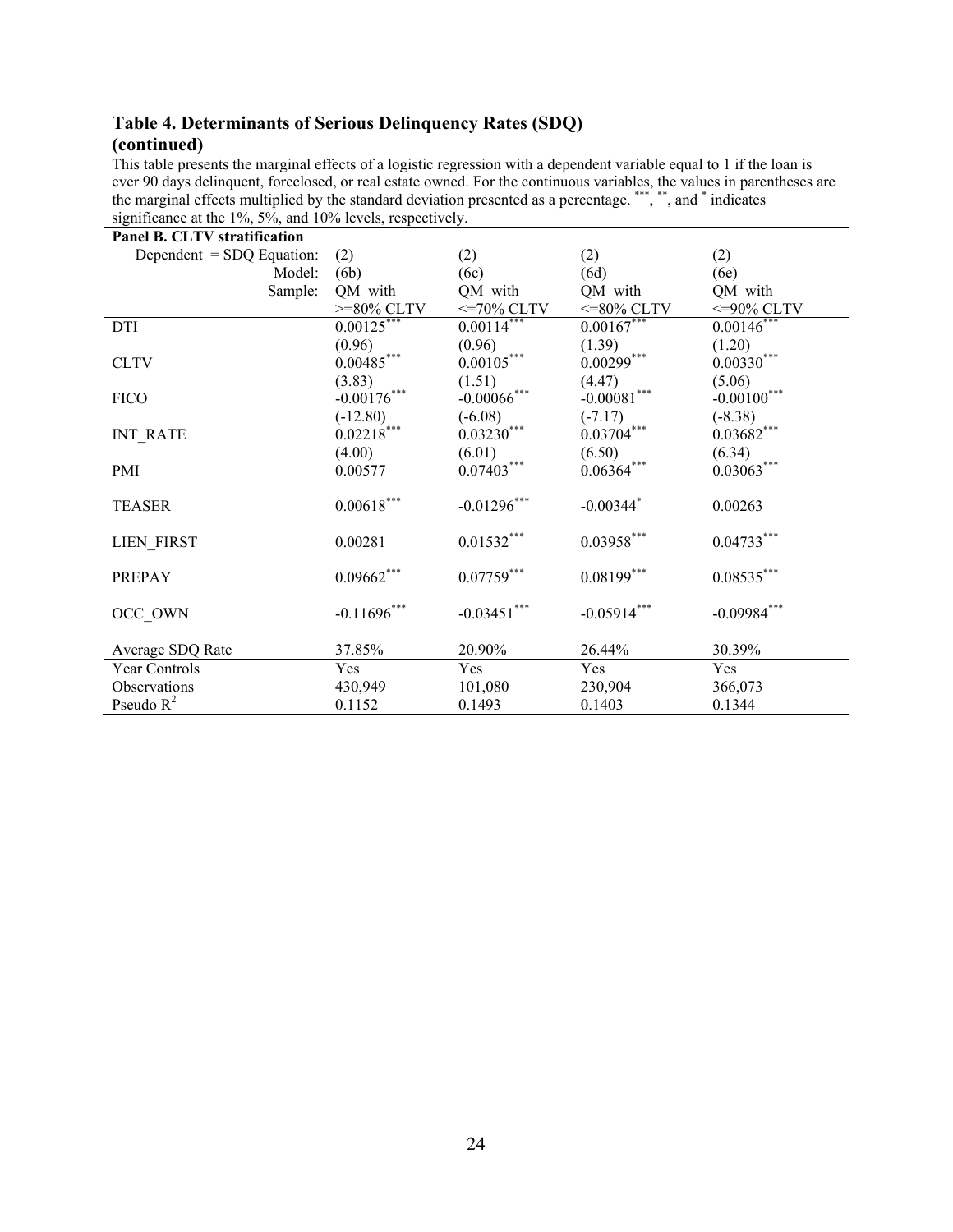|                      | Panel C. CLTV stratification continued |         |                          |                   |                            |
|----------------------|----------------------------------------|---------|--------------------------|-------------------|----------------------------|
|                      | Dependent $=$ SDQ Equation:            |         | (2)                      | (2)               | (2)                        |
|                      |                                        | Model:  | (6f)                     | (6g)              | (6h)                       |
|                      |                                        | Sample: | QM with                  | QM with           | QM with                    |
|                      |                                        |         | 70-79.99% CLTV           | 80-89.99% CLTV    | $>=90\%$ CLTV              |
| <b>DTI</b>           |                                        |         | $0.00155***$             | $0.00179***$      | $0.00098***$               |
|                      |                                        |         | (1.25)                   | (1.43)            | (0.74)                     |
| <b>CLTV</b>          |                                        |         | $0.00506^{***}$          | $-0.00023$        | $0.00561^{\ast\ast\ast}$   |
|                      |                                        |         | (1.58)                   | $(-0.08)$         | (2.71)                     |
| <b>FICO</b>          |                                        |         | $-0.00109***$            | $-0.00116$ ***    | $-0.00209***$              |
|                      |                                        |         | $(-9.34)$                | $(-9.38)$         | $(-14.06)$                 |
| <b>INT RATE</b>      |                                        |         | $0.02218***$             | $0.03371***$      | $0.01609***$               |
|                      |                                        |         | (4.82)                   | (5.69)            | (2.95)                     |
| <b>PMI</b>           |                                        |         | $0.06061***$             | $0.03390***$      | $0.01235***$               |
| <b>TEASER</b>        |                                        |         | $-0.00936$ **            | $0.01082***$      | ${0.00641}^{\ast\ast\ast}$ |
|                      |                                        |         |                          |                   |                            |
| <b>LIEN FIRST</b>    |                                        |         | $0.04535***$             | $0.06118^{***}\,$ | $-0.02614***$              |
| PREPAY               |                                        |         | $0.06998^{\ast\ast\ast}$ | $0.08422***$      | $0.10181^{\ast\ast\ast}$   |
| OCC OWN              |                                        |         | $-0.07353***$            | $-0.10514***$     | $-0.12783***$              |
| Average SDQ Rate     |                                        |         | 27.96%                   | 34.50%            | 39.40%                     |
| <b>Year Controls</b> |                                        |         | Yes                      | Yes               | Yes                        |
| Observations         |                                        |         | 76,167                   | 136,460           | 294,489                    |
| Pseudo $R^2$         |                                        |         | 0.1280                   | 0.1045            | 0.1204                     |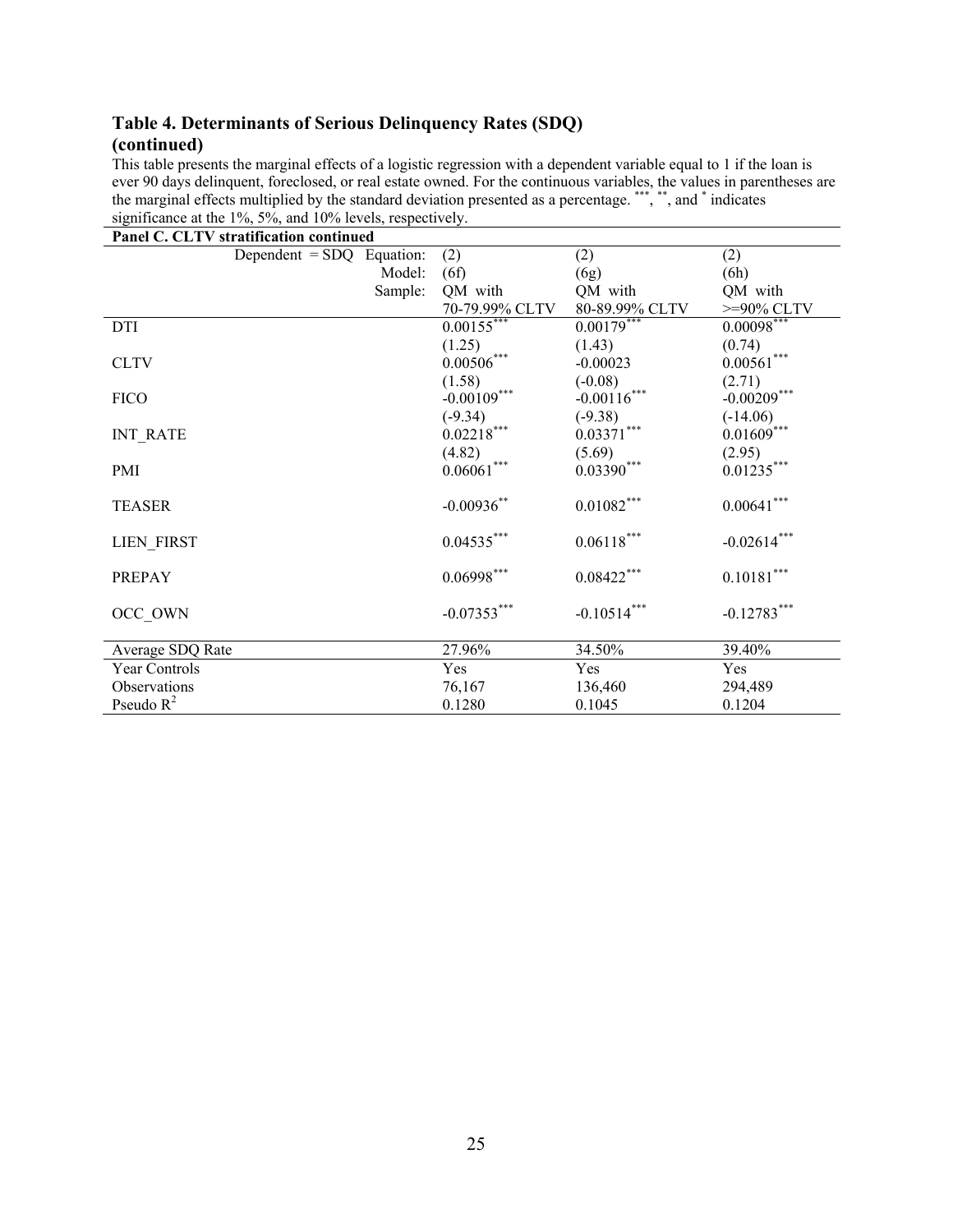| <b>Panel D. FICO Stratification</b> |                    |                                  |                 |                          |
|-------------------------------------|--------------------|----------------------------------|-----------------|--------------------------|
| Dependent = SDQ Equation:           | (2)                | (2)                              | (2)             | (2)                      |
| Model:                              | (6i)               | (6k)                             | (6l)            | (6m)                     |
| Sample:                             | QM with            | QM with                          | QM with         | QM with                  |
|                                     | $>=680$ FICO       | $>=700$ FICO                     | $>=720$ FICO    | $>=740$ FICO             |
| <b>DTI</b>                          | $0.00111***$       | $0.00102***$                     | $0.00093***$    | $0.00073***$             |
|                                     | (0.88)             | (0.81)                           | (0.74)          | (0.59)                   |
| <b>CLTV</b>                         | $0.001^{46^{***}}$ | $0.00125***$                     | $0.00110^{***}$ | $0.00100^{***}$          |
|                                     | (2.78)             | (2.44)                           | (2.19)          | (2.03)                   |
| <b>FICO</b>                         | $-0.00123***$      | $-0.00108***$                    | $-0.00096$ ***  | $-0.00083***$            |
|                                     | $(-4.47)$          | $(-3.29)$                        | $(-2.38)$       | $(-1.61)$                |
| <b>INT RATE</b>                     | $0.01640***$       | $0.015\overset{\circ}{8}4^{***}$ | $0.01453***$    | $0.01293***$             |
|                                     | (2.56)             | (2.37)                           | (2.11)          | (1.83)                   |
| PMI                                 | $0.00974***$       | $0.00579**$                      | 0.00245         | 0.00077                  |
|                                     |                    |                                  |                 |                          |
| <b>TEASER</b>                       | $0.01066^{***}\,$  | $0.01528^{***}$                  | $0.01378***$    | $0.01181^{\ast\ast\ast}$ |
| <b>LIEN FIRST</b>                   | $0.00962^{***}$    | $0.01132^{***}$                  | $0.01220***$    | $0.01200^{***}$          |
|                                     |                    |                                  |                 |                          |
| PREPAY                              | $0.08605^{***}$    | $0.07858^{\ast\ast\ast}$         | $0.07147***$    | $0.06615***$             |
| OCC OWN                             | $-0.03795***$      | $-0.02613***$                    | $-0.01846$ ***  | $-0.01372^{***}\,$       |
| Average SDQ Rate                    | 16.21%             | 13.55%                           | 11.51%          | 9.69%                    |
| Year Controls                       | Yes                | Yes                              | Yes             | Yes                      |
| Observations                        | 195,248            | 157,006                          | 122,935         | 91,190                   |
| Pseudo $R^2$                        | 0.1346             | 0.1268                           | 0.1219          | 0.1176                   |
|                                     |                    |                                  |                 |                          |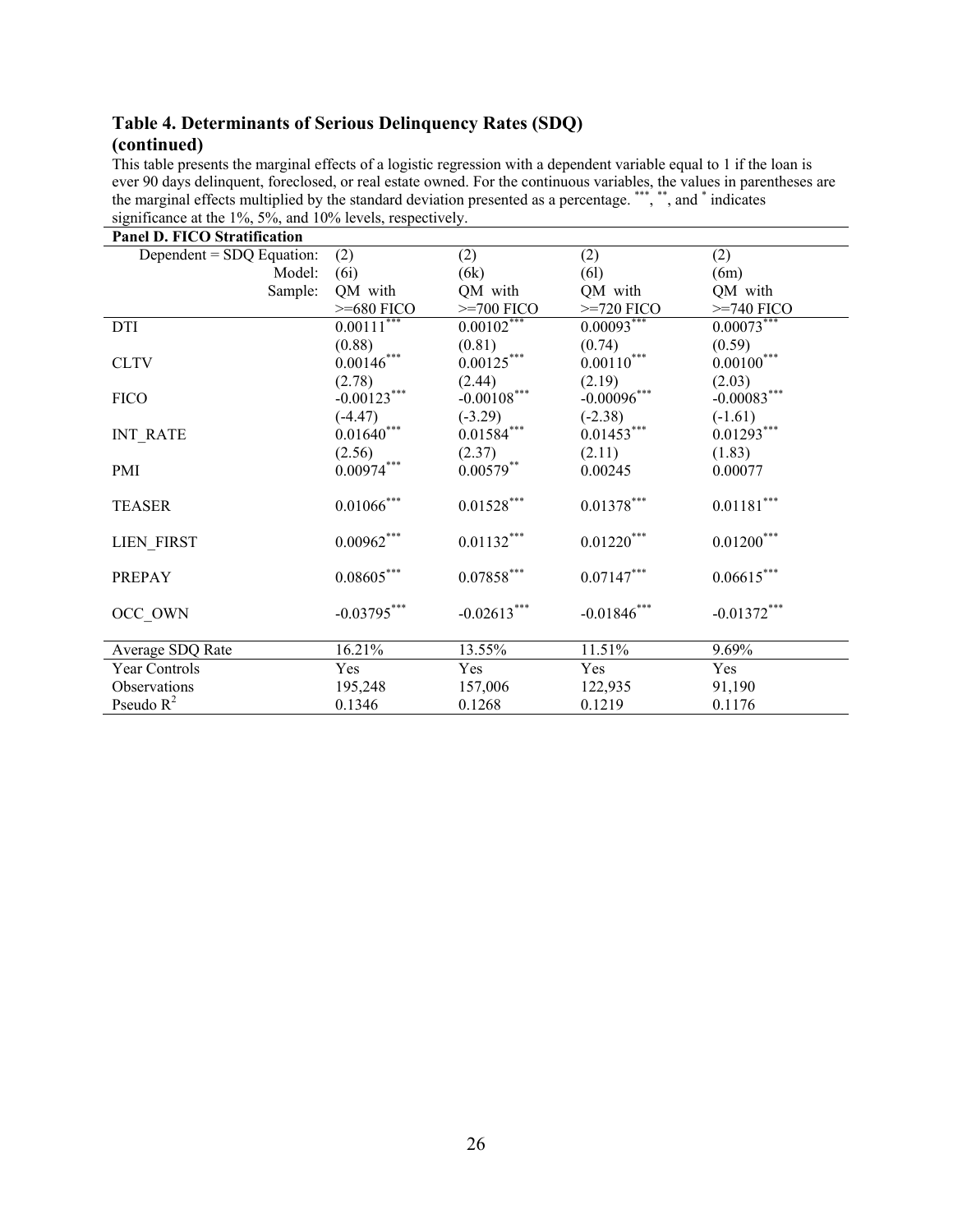| Panel E. FICO Stratification continued |           |                    |                  |                 |  |  |
|----------------------------------------|-----------|--------------------|------------------|-----------------|--|--|
| Dependent $=$ SDQ                      | Equation: | (2)                | (2)              | (2)             |  |  |
|                                        | Model:    | (6n)               | (60)             | (6p)            |  |  |
|                                        | Sample:   | QM with            | QM with          | QM with         |  |  |
|                                        |           | 680-700 FICO       | 701-720 FICO     | $721 + FICO$    |  |  |
| <b>DTI</b>                             |           | $0.00156$ ***      | $0.00124***$     | $0.00093***$    |  |  |
|                                        |           | (1.24)             | (0.95)           | (0.74)          |  |  |
| <b>CLTV</b>                            |           | $0.00238***$       | $0.00180^{***}$  | $0.00110^{***}$ |  |  |
|                                        |           | (4.09)             | (3.17)           | (2.18)          |  |  |
| <b>FICO</b>                            |           | $-0.00211^{***}\,$ | $-0.00152^{***}$ | $-0.00096$ ***  |  |  |
|                                        |           | $(-1.29)$          | $(-0.88)$        | $(-2.35)$       |  |  |
| <b>INT RATE</b>                        |           | $0.02140***$       | $0.02212***$     | $0.01458***$    |  |  |
|                                        |           | (3.67)             | (3.54)           | (2.11)          |  |  |
| <b>PMI</b>                             |           | $0.02046^*$        | $0.01767**$      | 0.00218         |  |  |
|                                        |           |                    |                  |                 |  |  |
| <b>TEASER</b>                          |           | $-0.00342$         | $0.02286^{***}$  | $0.01383***$    |  |  |
| <b>LIEN FIRST</b>                      |           | 0.00516            | 0.00524          | $0.01236^{***}$ |  |  |
|                                        |           |                    |                  |                 |  |  |
| PREPAY                                 |           | $0.12274***$       | $0.10797***$     | $0.07118***$    |  |  |
| OCC OWN                                |           | $-0.08538***$      | $-0.05644***$    | $-0.01741$ ***  |  |  |
| Average SDQ Rate                       |           | 26.91%             | 20.64%           | 11.42%          |  |  |
| <b>Year Controls</b>                   |           | Yes                | Yes              | Yes             |  |  |
| Observations                           |           | 40,153             | 34,074           | 121,021         |  |  |
| Pseudo $R^2$                           |           | 0.0872             | 0.0952           | 0.1221          |  |  |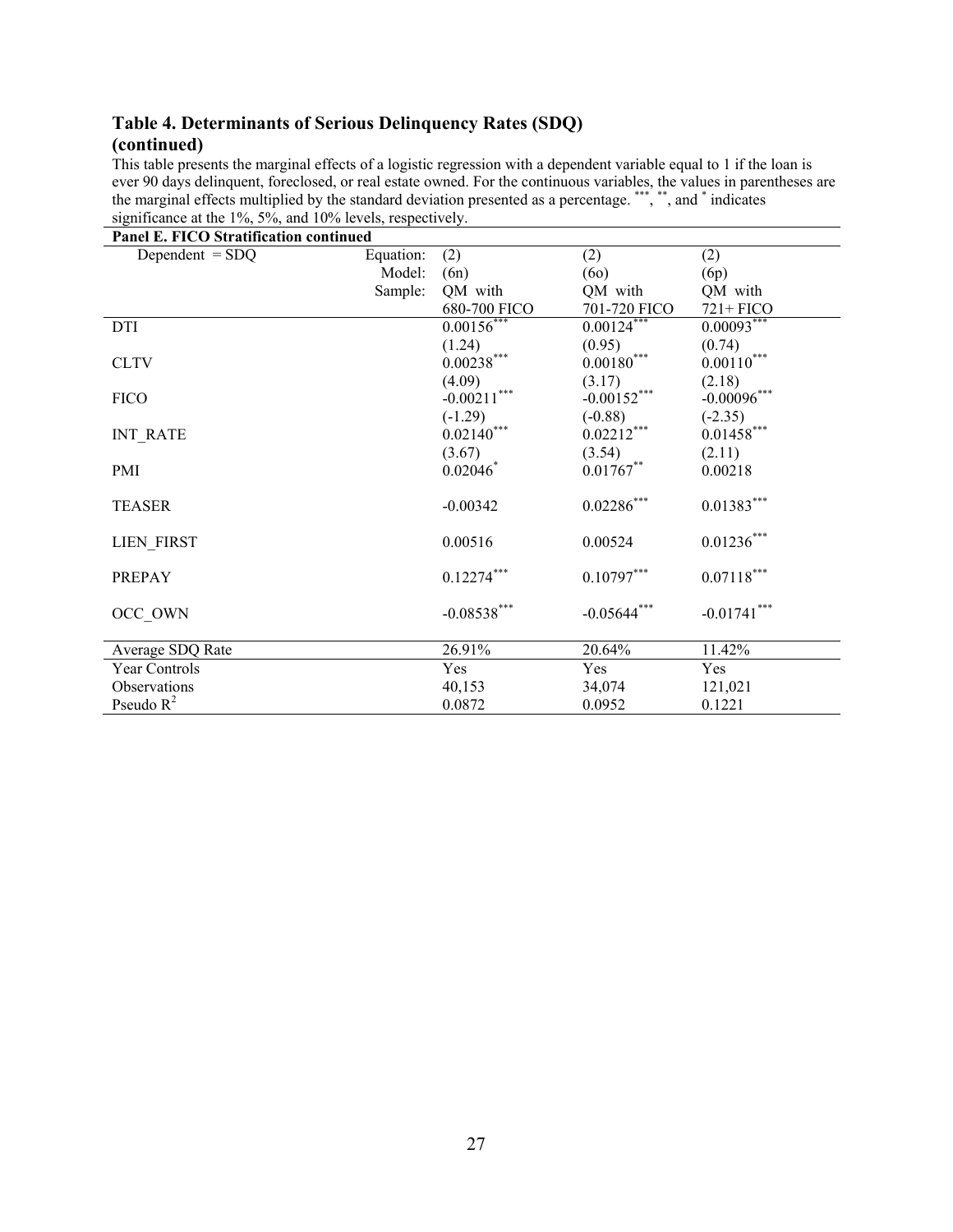### **XI. APPENDIX A**

### **A. MBSData Loan Characteristics**

As discussed in Section III, only 13% of the loans in the MBSData database have information on DTI. This could lead to a selection bias in model estimates if the availability of DTI is systematically related to the SDQ or other loan and term features that are otherwise related to SDQ. We assess this likelihood in the following Tables by looking at the differences in loan characteristics between those with and without DTI information.

|                                 | <b>Selected sample</b><br><b>Non-missing DTI</b> |                | <b>Full sample</b><br><b>Non-missing remittance</b> |              |  |
|---------------------------------|--------------------------------------------------|----------------|-----------------------------------------------------|--------------|--|
|                                 | Coverage                                         | Average        | Coverage                                            | Average      |  |
| Serious Delinquency Rate        | 100%                                             | 45%            | 100%                                                | 31%          |  |
| Foreclosure                     | 100%                                             | 28%            | 100%                                                | 20%          |  |
| Front End DTI                   | $-$                                              | --             | $1\%$                                               | 30%          |  |
| <b>Back End DTI</b>             | 100%                                             | 39%            | 13%                                                 | 39%          |  |
| <b>PMI</b>                      | 66%                                              | 3%             | $\overline{a}$                                      | 8.6%         |  |
| <b>LTV</b>                      | 99%                                              | 66%            | 98%                                                 | 68%          |  |
| <b>CLTV</b>                     | 99%                                              | 86%            | 97%                                                 | 79%          |  |
| Down Payment                    | $0\%$                                            | $\overline{a}$ | $0\%$                                               | $\mathbf{u}$ |  |
| Primary Occupant                | 99%                                              | 87%            | 97%                                                 | 84%          |  |
| <b>Lien Position</b>            | 100%                                             | $-$            | 97%                                                 | $-$          |  |
| First                           | $-$                                              | 78%            | --                                                  | 83%          |  |
| Second                          |                                                  | 23%            | $-$                                                 | 14%          |  |
| Loan Type                       | 32%                                              | $-$            | 52%                                                 | --           |  |
| Property Type                   | 100%                                             |                | 99%                                                 |              |  |
| Points & Fees                   | $0\%$                                            |                | $0\%$                                               | $-$          |  |
| <b>Full Documentation Dummy</b> | 98%                                              | 55%            | 86%                                                 | 45%          |  |
| <b>Teaser Rate Dummy</b>        | 100%                                             | 43%            | 100%                                                | 40%          |  |
| <b>Prepayment Penalty</b>       | 61%                                              | 54%            |                                                     | 37%          |  |
| Payment Type                    | 100%                                             | $-$            | 100%                                                | $- -$        |  |
| <b>ARM</b>                      | $-$                                              | 40%            | $\sim$                                              | 52%          |  |
| Fixed                           |                                                  | 60%            |                                                     | 48%          |  |
| Product Type                    |                                                  |                |                                                     |              |  |
| Negative Amortization           | 100%                                             | 6%             | 100%                                                | $5\%$        |  |
| <b>Interest Only Dummy</b>      | 99%                                              | 18%            | 99%                                                 | 18%          |  |
| <b>Balloon Dummy</b>            | 100%                                             | 15%            | 100%                                                | 10%          |  |
| Loan Purpose                    | 94%                                              | --             | 97%                                                 | $- -$        |  |
| Purchase                        | $-$                                              | 48%            | $-$                                                 | 43%          |  |
| Refinance – Rate & Term         | $-$                                              | 9%             |                                                     | 15%          |  |
| Refinance – Cash Out            | $-$                                              | 38%            | $-$                                                 | 37%          |  |
| <b>FICO</b>                     | 99%                                              | 660            | 74%                                                 | 669          |  |

|  | Table A1. Characteristics of Loans Originated between 1997 and 2009 by DTI Coverage. |  |  |  |
|--|--------------------------------------------------------------------------------------|--|--|--|
|--|--------------------------------------------------------------------------------------|--|--|--|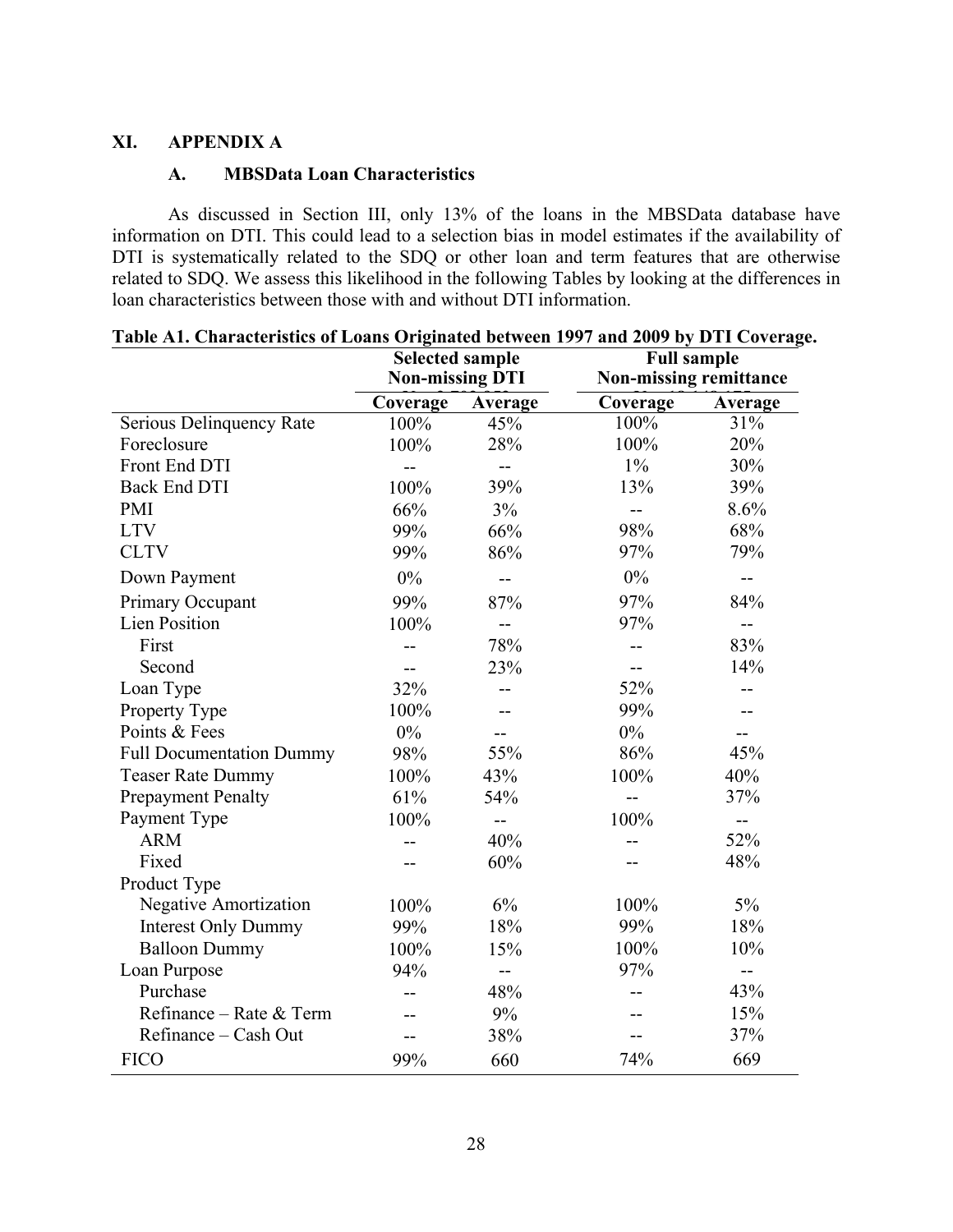Table A1 (above) reports the percent coverage and average for the 2.7 million loans with non-missing DTI, and also for the full set of loans with remittance data. The full sample of loans with remittance data has an SDQ rate of 31%, significantly lower than the 45% SDQ rate for the sample of loans with DTI data. We more formally assess the differences in Table A2 (below) by comparing selected characteristics from the non-missing DTI sample to a similar number of randomly-selected loans from the same MBSData database, but with missing DTI coverage. The SDQ rate is 16% higher for the non-missing DTI Sample, indicating the presence of a selection bias likely exists. Some of the loan characteristics are also substantially different, and may be the contributing factors to the differences in SDQ (e.g., balloon payments and prepayment penalties), although other differences seem counterintuitive (e.g., full documentation is higher among the higher SDQ sample).

|                   | <b>Means</b>                                |                                         | <b>Test of Difference</b> |                                    |  |  |
|-------------------|---------------------------------------------|-----------------------------------------|---------------------------|------------------------------------|--|--|
|                   | <b>Non-missing DTI</b><br>$(N = 2,702,952)$ | <b>Random Sample</b><br>$(N=3,000,000)$ | Difference in<br>means    | <b>Two-tail</b><br><i>p</i> -value |  |  |
| <b>SDQ</b>        | 0.45                                        | 0.29                                    | $0.156$ <sup>***</sup>    | 0.000                              |  |  |
| <b>CLTV</b>       | 85.98                                       | 77.08                                   | $8.900***$                | 0.000                              |  |  |
| <b>FICO</b>       | 660.22                                      | 672.43                                  | $-12.205***$              | 0.000                              |  |  |
| <b>PMI</b>        | 0.03                                        | 0.07                                    | $-0.041$                  | 0.000                              |  |  |
| DOC FULL          | 0.55                                        | 0.43                                    | $0.128***$                | 0.000                              |  |  |
| <b>TERM LONG</b>  | 0.02                                        | 0.01                                    | $0.013***$                | 0.000                              |  |  |
| <b>LIEN FIRST</b> | 0.78                                        | 0.83                                    | $-0.057***$               | 0.000                              |  |  |
| NEG_AM            | 0.06                                        | 0.05                                    | $0.016***$                | 0.000                              |  |  |
| INT ONLY          | 0.18                                        | 0.18                                    | $-0.002***$               | 0.000                              |  |  |
| <b>BALLOON</b>    | 0.15                                        | 0.09                                    | $0.058***$                | 0.000                              |  |  |
| <b>PREPAY</b>     | 0.53                                        | 0.34                                    | $0.191***$                | 0.000                              |  |  |
| <b>TEASER</b>     | 0.43                                        | 0.58                                    | $-0.148***$               | 0.000                              |  |  |
| <b>INT RATE</b>   | 7.86                                        | 7.50                                    | 0.356                     | 0.000                              |  |  |

|  |  |  | Table A2. MBSData Loan Characteristics by DTI Coverage |  |  |  |
|--|--|--|--------------------------------------------------------|--|--|--|
|--|--|--|--------------------------------------------------------|--|--|--|

#### **B. Effect of Selection Bias on Model Estimations**

 Although there is no formal test that can be run to assess the effect of the sample selection bias on DTI – because DTI is not observable and we do not have a valid instrument to control for the bias – we can assess the bias in the estimated coefficients on other loan characteristic (QRM-related factors) in the Logit regression models. Table A3 (below) presents Logit estimation results of the base model (equation 2 in Section VI) after dropping DTI as an explanatory variable. The first set of coefficient estimates are for the non-missing DTI sample; the second is for the random sample of missing DTI loans. The third column is the difference in coefficient estimates between the two samples. With the exception of CLTV, the effect of the QRM-related loan characteristics are stronger in the missing DTI sample, indicating that for these factors, our earlier analysis underestimates their impact on lowering SDQ. This assumes that the exclusion of DTI in the model estimations does not have a material impact on the results.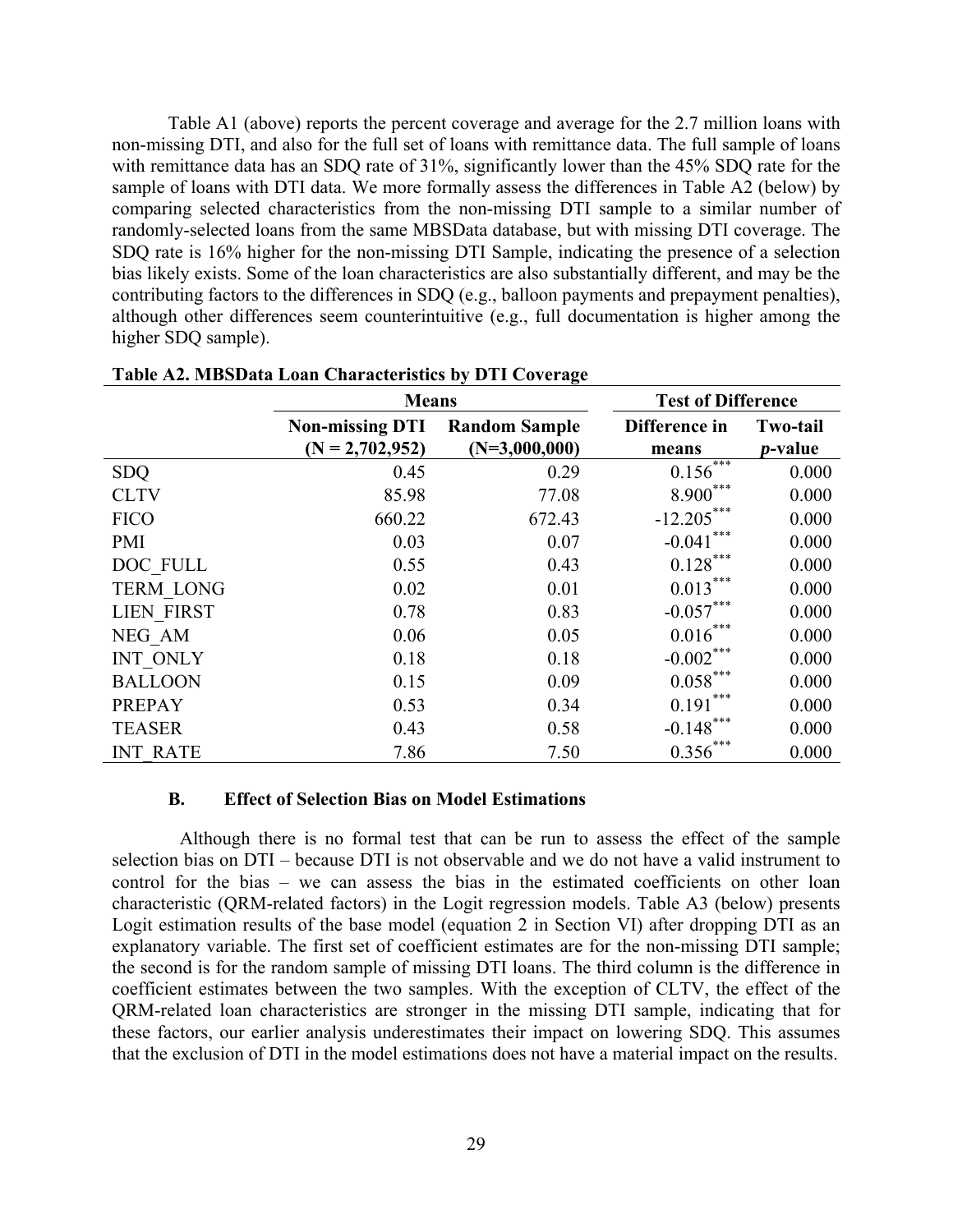### **Table A3. Multivariate Tests of Differences in QRM-Related Factors**

This table presents results of a modified equation (2) using the sample of loans with DTI coverage and a random sample of loans without DTI coverage. The dependent variable is serious delinquency (SDQ). DTI is not included in all models. The last column reports the F-test of the difference in coefficient estimates between samples. \*\*\*, \*\*, and \* indicates significance at the 1%, 5%, and 10% levels.

|                  |                 | Selected Sample Random Sample |                         |
|------------------|-----------------|-------------------------------|-------------------------|
|                  | Non-missing DTI | Missing DTI                   | Difference              |
|                  | Coefficient     | Coefficient                   | F-test                  |
| <b>CLTV</b>      | $0.027***$      | $0.015***$                    | $-0.012$ <sup>***</sup> |
| <b>FICO</b>      | $-0.006***$     | $-0.007***$                   | $-0.001***$             |
| <b>PMI</b>       | $0.024***$      | $0.126***$                    | $0.102***$              |
| DOC FULL         | $-0.483***$     | $-0.404***$                   | $0.079***$              |
| <b>TERM LONG</b> | $0.284***$      | $0.494***$                    | $0.210***$              |
| LIEN_FIRST       | $0.229***$      | $0.269***$                    | $0.040**$               |
| NEG AM           | $0.663***$      | $1.076***$                    | $0.413***$              |
| INT ONLY         | $0.426***$      | $0.546***$                    | $0.120***$              |
| <b>BALLOON</b>   | $0.327***$      | $0.407***$                    | $0.080***$              |
| <b>PREPAY</b>    | $0.491***$      | $0.497***$                    | $0.006\sp{*}^{**}$      |
| <b>TEASER</b>    | $0.061***$      | $0.077***$                    | $0.016***$              |
| <b>INT RATE</b>  | $0.092***$      | $0.176***$                    | $0.084***$              |
| Year Controls    | Yes             | Yes                           |                         |
| Observations     | 2,689,737       | 1,989,475                     |                         |
| Pseudo $R^2$     | 0.1498          | 0.1709                        |                         |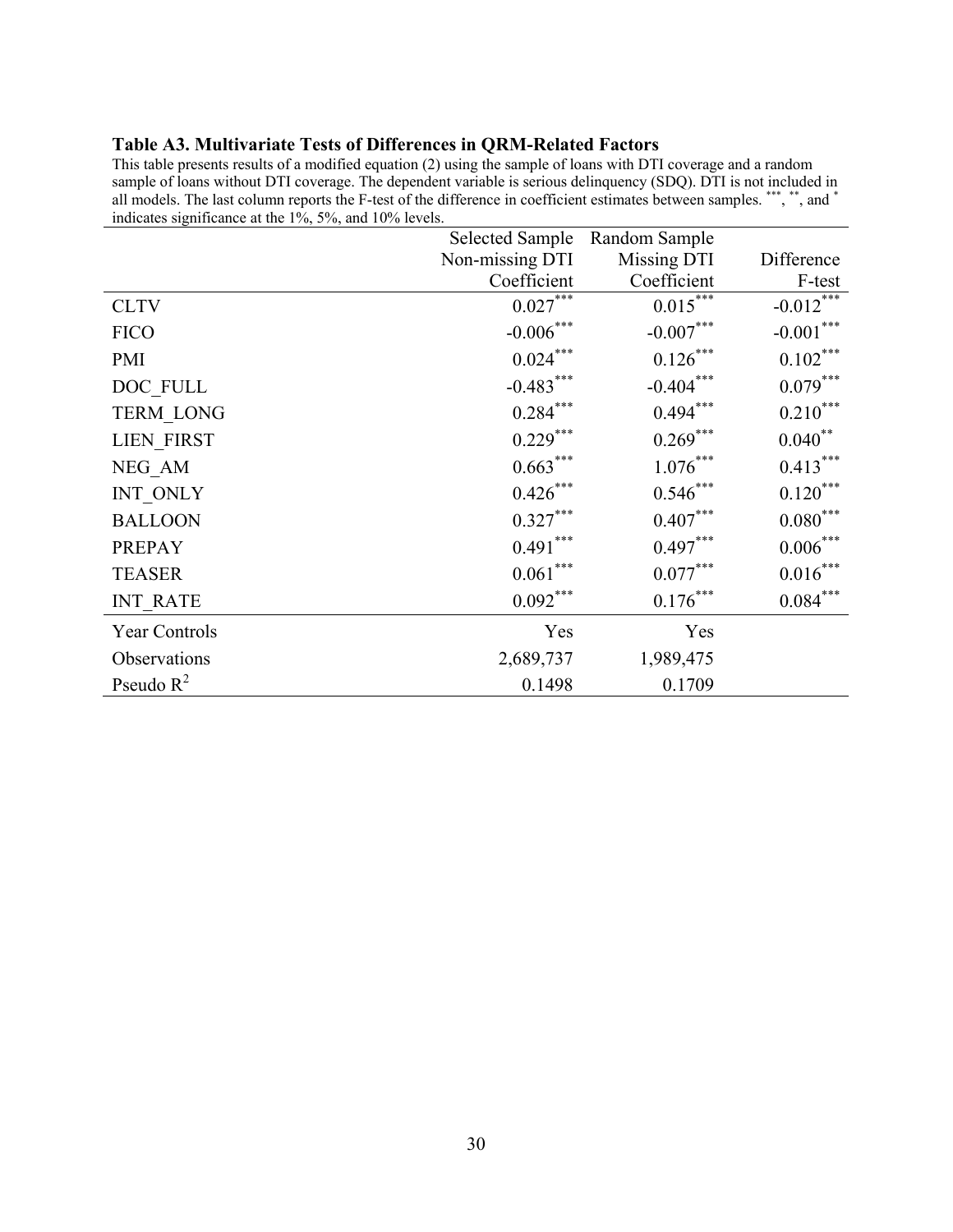#### **XII. APPENDIX B**

#### **Variable Definitions**

| Variable                             | Label       | Definition                                                                                                                                                                                                                                                                                                                                                                                                                                                                                       | Predicted<br><b>Sign on SDQ</b> | <b>Cite</b>                                                                                  |
|--------------------------------------|-------------|--------------------------------------------------------------------------------------------------------------------------------------------------------------------------------------------------------------------------------------------------------------------------------------------------------------------------------------------------------------------------------------------------------------------------------------------------------------------------------------------------|---------------------------------|----------------------------------------------------------------------------------------------|
| <b>DEPENDENT</b>                     |             |                                                                                                                                                                                                                                                                                                                                                                                                                                                                                                  |                                 |                                                                                              |
| Serious Delinquency Dummy            | <b>SDQ</b>  | Equals 1 if loan has ever been 90 days late, foreclosed, or N/A<br>real estate owned.                                                                                                                                                                                                                                                                                                                                                                                                            |                                 | Piskorski et al. (2013)                                                                      |
| <b>PRIMARY VARIABLES OF INTEREST</b> |             |                                                                                                                                                                                                                                                                                                                                                                                                                                                                                                  |                                 |                                                                                              |
| Qualified Mortgage Dummy             | QM          | Equals 1 if: (1) the loan term is not greater than 30 years; $-$<br>$(2)$ the loan has full documentation; $(3)$ the loan does not<br>have negative amortization, interest only, or balloon<br>payments; and (4) back-end DTI is no greater than 43%.                                                                                                                                                                                                                                            |                                 | Quercia et al. (2012)                                                                        |
| Qualified Residential Mortgage Dummy | <b>ORM</b>  | Equals 1 if: (1) the loan term is not greater than 30 years; $-$<br>$(2)$ the owner is the primary occupant; $(3)$ the loan has full<br>documentation; (4) the loan does not have negative<br>amortization, interest only, or balloon payments; (5) there<br>is no prepayment penalty; (6) the back-end DTI is less<br>than $36\%$ ; (7) the FICO is 690 or greater; and (8) the<br>CLTV is less than or equal to 80% (purchase), 75% (rate<br>and term refinance), or 70% (cash out refinance). |                                 |                                                                                              |
| <b>QRM</b> Alternative Dummy         | QRM A       | Equals 1 if: (1) the loan term is not greater than 30 years; $-$<br>$(2)$ the owner is the primary occupant; $(3)$ the loan has full<br>documentation; (4) the loan does not have negative<br>amortization, interest only, or balloon payments; (5) there<br>is no prepayment penalty; (6) the back-end DTI is $\leq 41\%$<br>(Fixed) or $38\%$ (ARM); (7) the FICO $\geq 690$ ; and (8) the<br>CLTV is $\leq$ 90% (purchase), 90% (rate and term refinance),<br>or 75% (cash out refinance).    |                                 |                                                                                              |
| Back-end Debt-to-Income              | DTI         | The ratio of the total monthly debt / monthly gross income                                                                                                                                                                                                                                                                                                                                                                                                                                       | $+$                             | Mian and Sufi (2009);<br>Demyanyk and Van Hemert<br>(2011)                                   |
| Combined Loan-to-Value               | <b>CLTV</b> | The combined loan to value including secondary liens                                                                                                                                                                                                                                                                                                                                                                                                                                             | $\! + \!\!\!\!$                 | Elul et al. (2010); Demyanyk<br>and Van Hemert (2011);<br>Demiroglu and James (2012)         |
| <b>FICO</b> Score                    | <b>FICO</b> | The Fair, Isaac and Company (FICO) credit score of the $-$<br>borrower at origination. FICO scores range from 300-850.                                                                                                                                                                                                                                                                                                                                                                           |                                 | Piskorski et al. (2010);<br>Demyanyk and Van Hemert<br>(2011); Demiroglu and James<br>(2012) |